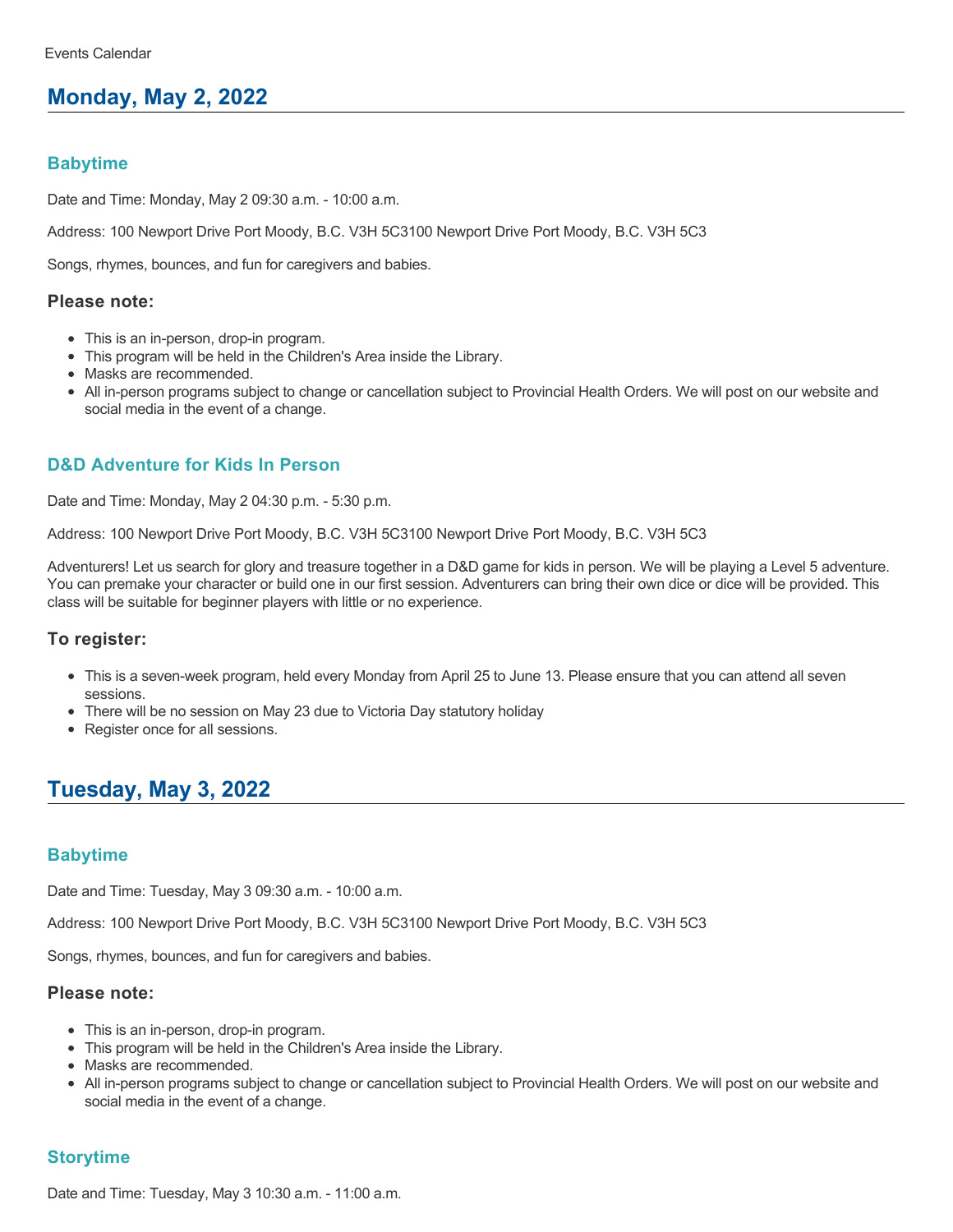Address: 100 Newport Drive Port Moody, B.C. V3H 5C3100 Newport Drive Port Moody, B.C. V3H 5C3

An active family storytime with songs, music, puppets, stories, silliness, and more!

#### **Please note:**

- This is an in-person, drop-in program.
- This program will be held in the Children's Area inside the Library.
- Masks are recommended.
- All in-person programs subject to change or cancellation subject to Provincial Health Orders. We will post on our website and social media in the event of a change.

# **D&D Adventure for Kids Online**

Date and Time: Tuesday, May 3 04:00 p.m. - 5:00 p.m.

#### Address: ZoomZoom

Adventurers! Let us search for glory and treasure together in a D&D game for kids on Zoom.

- We will be playing a Level Five adventure.
- This class will be suitable for beginner players with little experience.
- No character? No problem! [Make a fast character.](https://fastcharacter.com/)
- If you don't have a 20-sided dice, [try this dice generator.](https://www.wizards.com/dnd/dice/dice.htm)

#### **To register:**

- This is a seven-week program, held every Tuesday from May 3 to June 14. Please ensure that you can attend all seven sessions.
- Register once for all sessions.

### **How to join:**

This program will be held on Zoom. Once you have registered for the program, we will email you the Zoom meeting link.

To join the meeting, at the start time of the program:

- If you are using a computer or laptop:
	- Click on the Zoom link and it will open up in your browser.
	- Click yes when prompted to open or download Zoom.
- If you are using a phone or tablet:
	- Download the Zoom app from the Apple App Store or Google Play ahead of time.
	- Click on the Zoom link on your device. It may open up the Zoom app automatically, or it may ask you how you want to open the link.
- You should not need to sign up for a Zoom account to participate. Let us know if you need any tech help to use Zoom.

# **Minecraft Club**

Date and Time: Tuesday, May 3 04:00 p.m. - 5:00 p.m.

#### Address: ZoomZoom

Play Minecraft at the Library! Come explore, build, learn, mine, and - you guessed it – craft with other kids on the Library's server. We will have challenges and activities to complete as a team and some time to get lost in our block world! No previous experience needed.

### **Requirements:**

- You will need a computer and a copy of Minecraft: Bedrock Edition.
- You must read and agree to our [Minecraft Code of Conduct](https://www.portmoodylibrary.ca/en/services/edocs.ashx?docnumber=577372) before you sign up.

# **To register:**

- This is a seven-week program, held on Tuesdays, from May 3 to June 14. Please ensure that you can attend all sessions.
- Register once for all sessions.

# **To join the Zoom meeting:**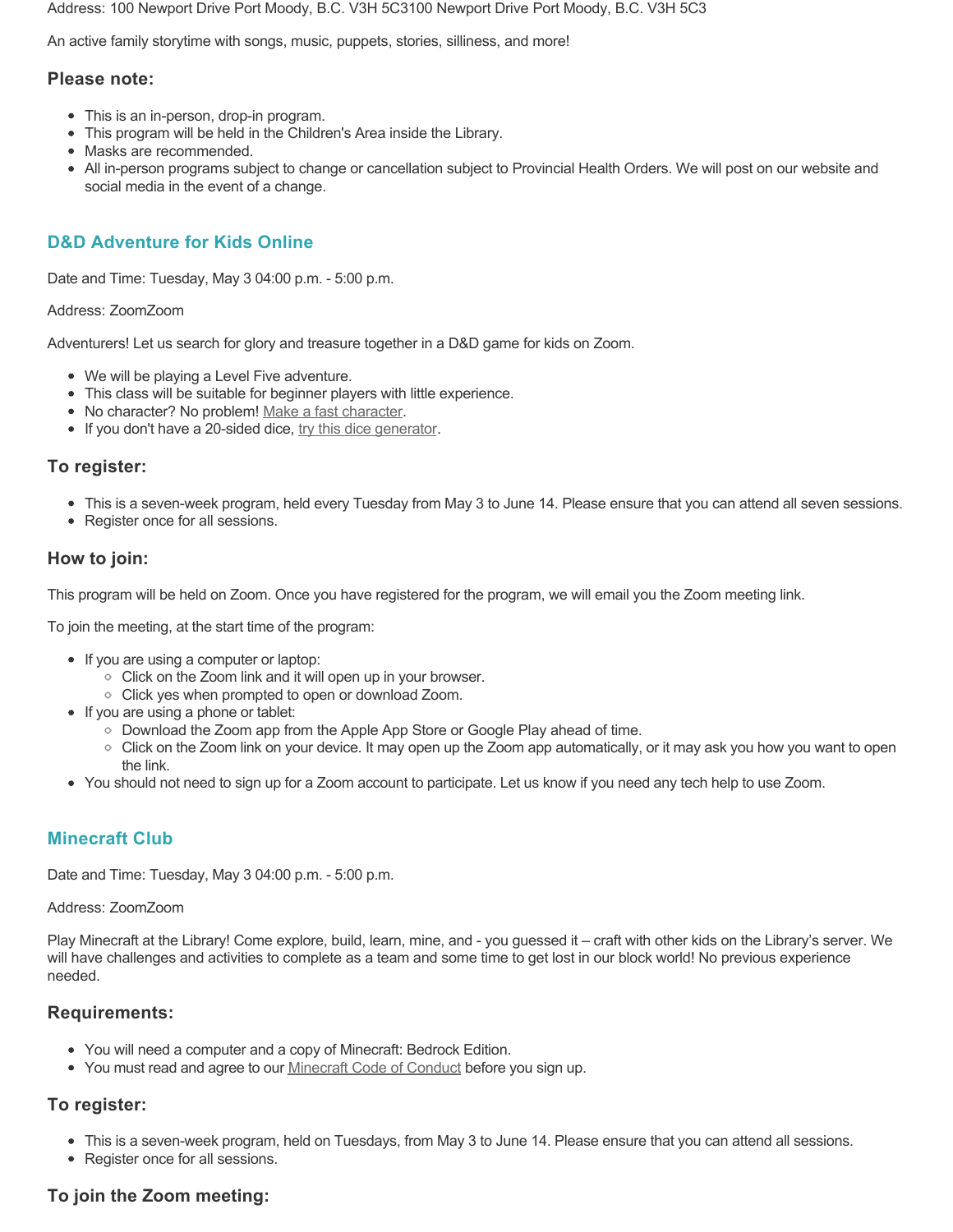This program will be held on Zoom. Once you have registered for the program, we will email you the Zoom meeting link.

To join the meeting, at the start time of the program:

- If you are using a computer or laptop:
	- Click on the Zoom link and it will open up in your browser.
	- Click yes when prompted to open or download Zoom.
- If you are using a phone or tablet:
	- Download the Zoom app from the Apple App Store or Google Play ahead of time.
	- Click on the Zoom link on your device. It may open up the Zoom app automatically, or it may ask you how you want to open the link.
- You should not need to sign up for a Zoom account to participate. Let us know if you need any tech help to use Zoom.

# **Tween Makers Club**

Date and Time: Tuesday, May 3 06:30 p.m. - 7:30 p.m.

# Address: ZoomZoom

Calling all artists, crafters, and makers: this program is for you! Join other tweens on Zoom to make arts and crafts projects together. Every session, you will pick up a secret package with all the supplies and during the program we will open it up to see what we will be making that week. Writing, painting, poetry, cross stitch, felting - the sky is the limit.

# **How to register and pick up your supplies:**

- Each Tween Makers Club session must be registered for individually.
- A Library staff member will contact you about supply pick up dates.

# **How to join the online program:**

This program will be held on Zoom. Once you have registered for the program, we will email you the Zoom meeting link.

At the start time of the program:

- If you are using a computer or laptop:
	- Click on the Zoom link and it will open up in your browser.
	- Click yes when prompted to open or download Zoom.
- If you are using a phone or tablet:
	- Download the Zoom app from the Apple App Store or Google Play ahead of time.
	- Click on the Zoom link on your device. It may open up the Zoom app automatically, or it may ask you how you want to open the link.
- You should not need to sign up for a Zoom account to participate. Let us know if you need any tech help to use Zoom.

# **Writers in Our Midst #21**

Date and Time: Tuesday, May 3 07:00 p.m. - 8:30 p.m.

Address: Library Facebook PageLibrary Facebook Page

Writers in our Midst (WiOM) is a popular reading series of fiction, poetry, and performance. This family-friendly affair is back online for Writers in our Midst #21. Join us on **Facebook Live for a chance to hear and meet local authors**.

Authors participating in this event include:

# **Trevor Atkins**

Trevor lives with his family in Coquitlam and has been working with words for much of his life. Nowadays, he is writing historical fiction & designing educational tabletop games for young humans to help make learning fun.

*The Day the Pirates Went Mad* was written for his daughter as an entertaining tale of adventure while still sharing many nuggets of knowledge about real-life during the Age of Sail and the Golden Age of Piracy in particular. Visit [EmmaSharpesAdventures.com](https://emmasharpesadventures.com/) for related teaching resources & behind-the-scenes.

# **Margarita Escobar**

Margarita Escobar is an ESL writer, always learning how to improve her craft in English.Several of her short stories have made it to the Contest Page of Reedsy, a literary site. Two of her works have been published in Tint Journal.

# **Karen Kurnaedy**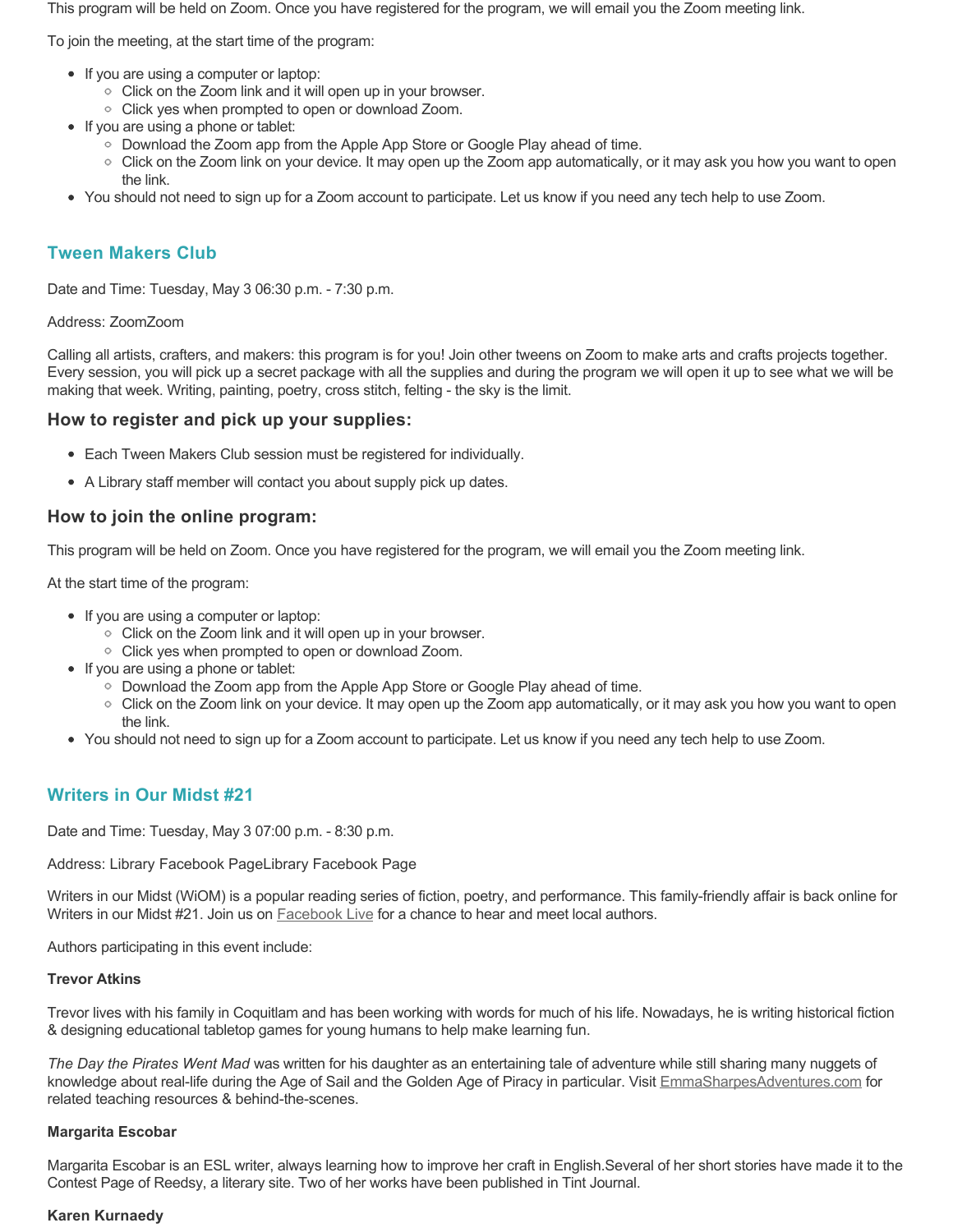Karen Kurnaedy will read short excerpts from her new book 'Our Love Affair with Dance', a creative non-fiction biography about Vancouver dance teachers, Magda and Gertrud Hahn.

#### **K.D. McDougall** (He/They)

K.D. McDougall's Speculative Fiction stories have appeared in Island Writer Magazine and on the Port Coquitlam website. He has been a farmer of wheat, scaper of land, editor of words, driver of taxis, teacher of tech, fixer of computers, installer of towers, host of television, and teacher of dance. He jumped off a tower on his honeymoon in Macau and his wife insisted on paying for it.

#### **R.J.M. "Bob" McRae**

R.J.M. "Bob" McRae is a member of Tri-City Wordsmiths from Surrey, uses the story of a reporter grieving President John F. Kennedy, assassinated nearly sixty years ago, to illustrate how grief work can be a source of virtue as part of emotional recovery. The author brings an eclectic background in mental health, spiritual care, business and creative writing to his novelette JFK Revisited: Grieving a Fallen President. Bob experienced the JFK assassination while living in the United States on the shocking day many of us remember, has read extensively on the subject, worked through the grief process himself, and has visited the historical site in Dallas, Texas in 1966 and 2019.

#### **Belle Wallbank**

Belle Wallbank is an avid reader and a novice writer, having written the first draft of a romance novel due to a sudden inspiration, without any prior education, experience, or in depth knowledge of how to write one, as she had quit reading romance novels in her late teens (a few decades ago!). She joined Tri-City Wordsmiths to learn more about the craft of writing and she enjoys all the seminars and meet-ups with more experienced and knowledgeable writers/authors. She is hoping to one day complete her novel in a manner worthy of notice.

#### **Gisela Woldenga**

Gisela Woldenga's 8th book, *A Score to Settle,* has just come out by Black Opal Books, another children's chap book just finished. She is an author of short stories and poems as well.

# **Wednesday, May 4, 2022**

### **Babytime**

Date and Time: Wednesday, May 4 09:30 a.m. - 10:00 a.m.

Address: 100 Newport Drive Port Moody, B.C. V3H 5C3100 Newport Drive Port Moody, B.C. V3H 5C3

Songs, rhymes, bounces, and fun for caregivers and babies.

#### **Please note:**

- This is an in-person, drop-in program.
- This program will be held in the Children's Area inside the Library.
- Masks are recommended.
- All in-person programs subject to change or cancellation subject to Provincial Health Orders. We will post on our website and social media in the event of a change.

# **English Practice Group - Intermediate/Advanced, In-Person**

Date and Time: Wednesday, May 4 10:30 a.m. - 12:00 p.m.

Address: 100 Newport Drive Port Moody, B.C. V3H 5C3100 Newport Drive Port Moody, B.C. V3H 5C3

Are you looking for ways to keep your community connection while improving your English? Participate in our English Practice Group! Practice your English speaking and listening skills, develop friendships, and learn more about Tri-Cities, Canada, and available community resources.

This class is suitable for beginners.

In partnership with **SHARE Family & Community Services**.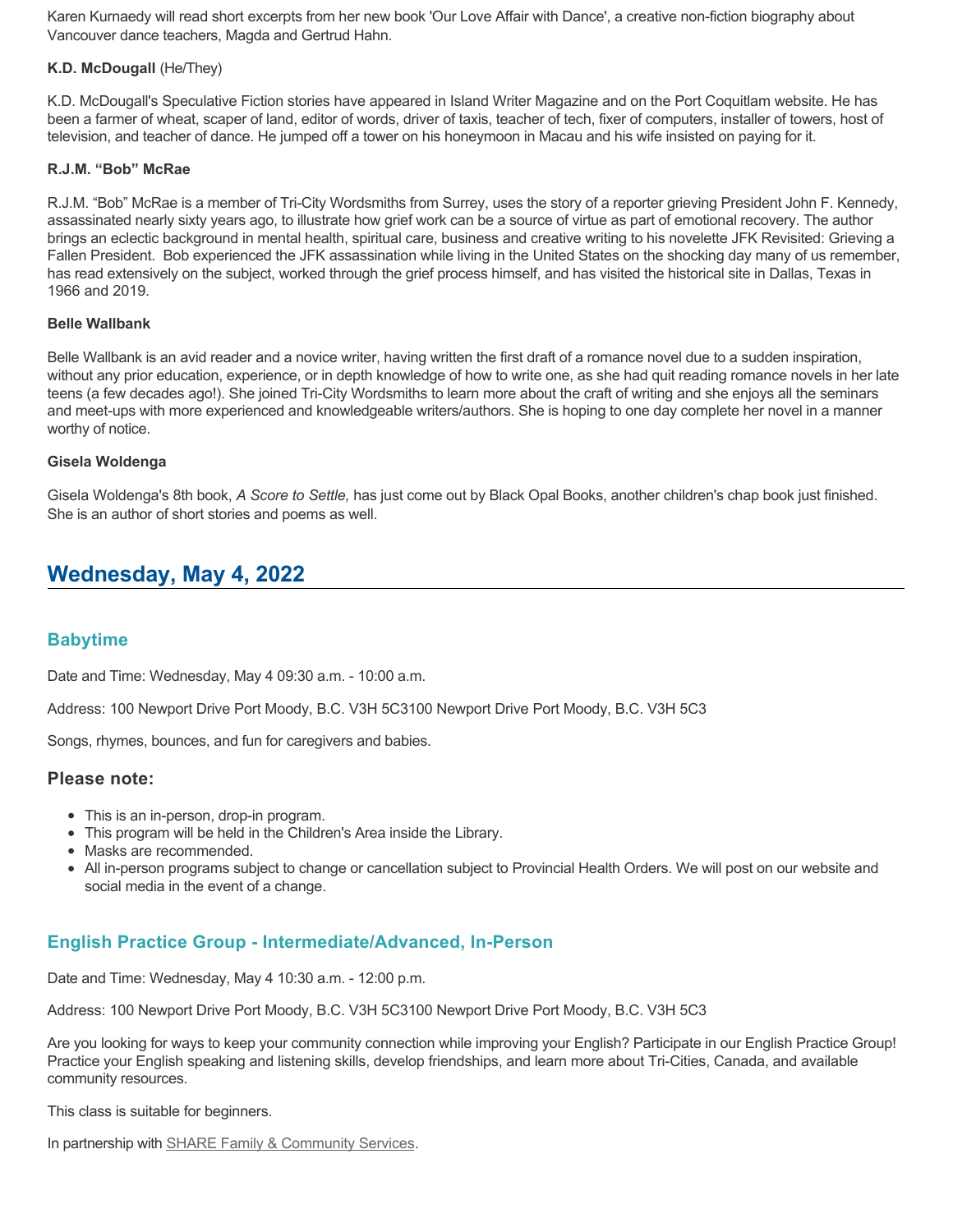# **Storytime**

Date and Time: Wednesday, May 4 10:30 a.m. - 11:00 a.m.

Address: 100 Newport Drive Port Moody, B.C. V3H 5C3100 Newport Drive Port Moody, B.C. V3H 5C3

An active family storytime with songs, music, puppets, stories, silliness, and more!

### **Please note:**

- This is an in-person, drop-in program.
- This program will be held in the Children's Area inside the Library.
- Masks are recommended.
- All in-person programs subject to change or cancellation subject to Provincial Health Orders. We will post on our website and social media in the event of a change.

# **English Practice Group - Intermediate, Online**

Date and Time: Wednesday, May 4 02:00 p.m. - 3:00 p.m.

#### Address: ZoomZoom

Are you looking for ways to keep your community connection while improving your English? Participate in our English Practice Group in the comfort of your home! Practice your English speaking and listening skills, develop friendships, and learn more about community resources.

For intermediate level English learners.

## **How to join the online program:**

This program will be held on Zoom. Once you have registered for the program, we will email you the Zoom meeting link.

At the start time of the program:

- If you are using a computer or laptop:
	- Click on the Zoom link and it will open up in your browser.
	- $\circ$  Click yes when prompted to open or download Zoom.
- If you are using a phone or tablet:
	- Download the Zoom app from the Apple App Store or Google Play ahead of time.
	- Click on the Zoom link on your device. It may open up the Zoom app automatically, or it may ask you how you want to open the link.
- You should not need to sign up for a Zoom account to participate. Let us know if you need any tech help to use Zoom.

# **Kids' Writing Club In Person**

Date and Time: Wednesday, May 4 04:00 p.m. - 5:00 p.m.

Address: 100 Newport Drive Port Moody, B.C. V3H 5C3100 Newport Drive Port Moody, B.C. V3H 5C3

Are you an aspiring writer? Join a writing club just for you. We will do fun activties, writing games, have special guests, and work on our own projects.

Please note, this program is in person.

#### **How to register:**

- The Kids' Writing Club is a seven-week program, held every Wednesday from May 4 June 15.
- You only have to register once for all sessions.

# **Thursday, May 5, 2022**

# **Storytime**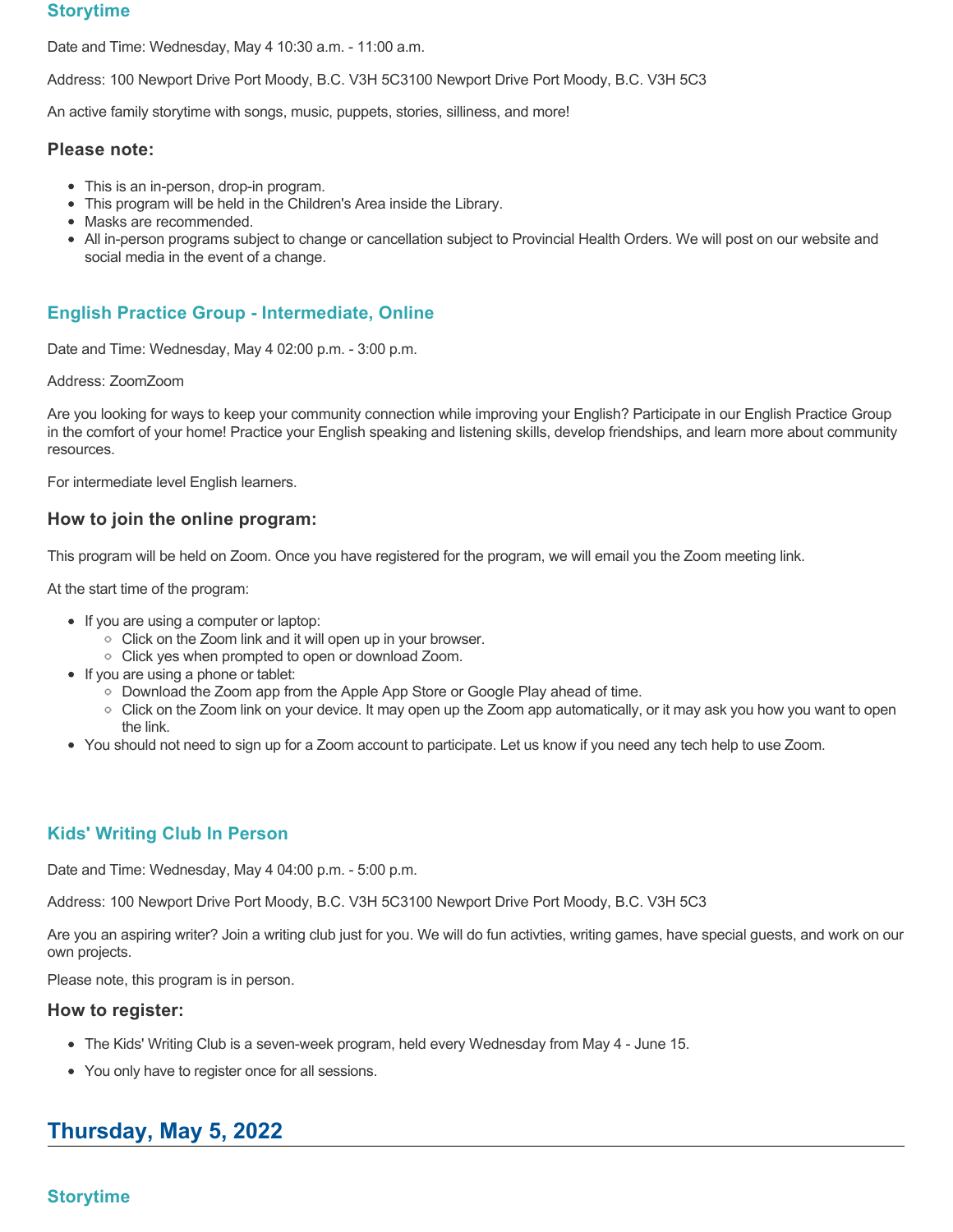Date and Time: Thursday, May 5 10:30 a.m. - 11:00 a.m.

Address: 100 Newport Drive Port Moody, B.C. V3H 5C3100 Newport Drive Port Moody, B.C. V3H 5C3

An active family storytime with songs, music, puppets, stories, silliness, and more!

#### **Please note:**

- This is an in-person, drop-in program.
- This program will be held in the Children's Area inside the Library.
- Masks are recommended.
- All in-person programs subject to change or cancellation subject to Provincial Health Orders. We will post on our website and social media in the event of a change.

# **English Practice Group - Beginners, In-Person**

Date and Time: Thursday, May 5 11:30 a.m. - 1:00 p.m.

Address: 100 Newport Drive, Port Moody, V3H 5C3100 Newport Drive, Port Moody, V3H 5C3

English Language Practice Groups Program offers conversation groups where participants can increase their English language speaking skills, know more about Tri-Cities / Canada and available community resources, and make friendships. This class is suitable for beginners.

In partnership with **SHARE Family & Community Services**.

# **Minecraft Club**

Date and Time: Thursday, May 5 04:00 p.m. - 5:00 p.m.

#### Address: ZoomZoom

Play Minecraft at the Library! Come explore, build, learn, mine, and - you guessed it – craft with other kids on the Library's server. We will have challenges and activities to complete as a team and some time to get lost in our block world! No previous experience needed.

### **Requirements:**

- You will need a computer and a copy of Minecraft: Bedrock Edition.
- You must read and agree to our [Minecraft Code of Conduct](https://www.portmoodylibrary.ca/en/services/edocs.ashx?docnumber=577372) before you sign up.

#### **To register:**

- This is a seven-week program, held on Thursdays, from May 5 to June 16. Please ensure that you can attend all sessions.
- Register once for all sessions.

# **To join the Zoom meeting:**

This program will be held on Zoom. Once you have registered for the program, we will email you the Zoom meeting link.

To join the meeting, at the start time of the program:

- If you are using a computer or laptop:
	- Click on the Zoom link and it will open up in your browser.
	- Click yes when prompted to open or download Zoom.
- If you are using a phone or tablet:
	- Download the Zoom app from the Apple App Store or Google Play ahead of time.
	- Click on the Zoom link on your device. It may open up the Zoom app automatically, or it may ask you how you want to open the link.
- You should not need to sign up for a Zoom account to participate. Let us know if you need any tech help to use Zoom.

# **Kids' Writing Club Online**

Date and Time: Thursday, May 5 04:00 p.m. - 5:00 p.m.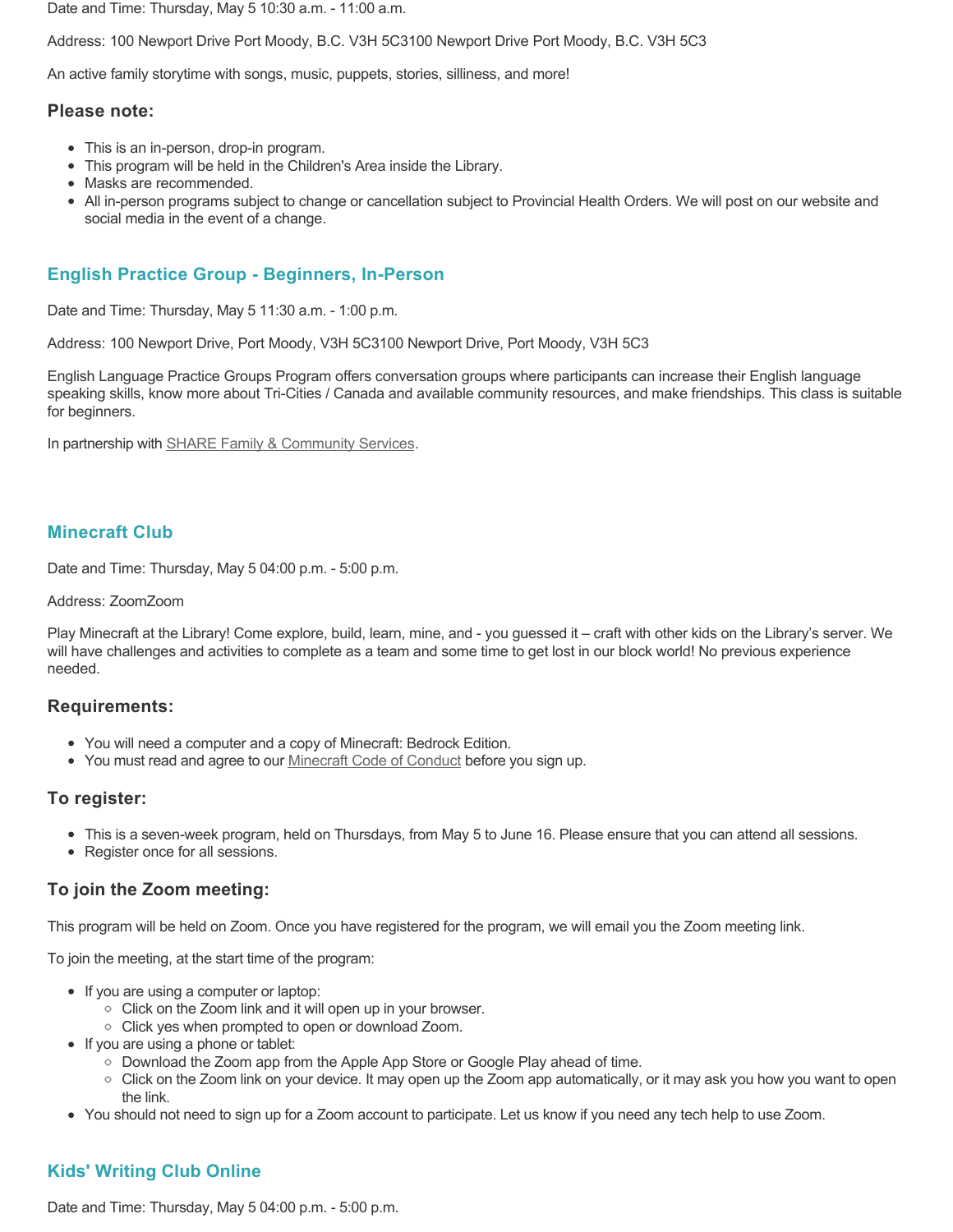#### Address: ZoomZoom

Are you an aspiring writer? Join a writing club just for you. We will do fun activities, writing games, have special guests, and work on our own projects.

## **How to register:**

- The Kids' Writing Club is a seven-week program, held every Thursday from May 5 June 16.
- You only have to register once for all sessions.

## **How to join the online program:**

This program will be held over Zoom. Once you have registered for the program, we will email you the Zoom meeting link.

At the start time of the program:

- If you are using a computer or laptop:
	- Click on the Zoom link and it will open up in your browser.
	- Click yes when prompted to open or download Zoom.
- If you are using a phone or tablet:
	- Download the Zoom app from the Apple App Store or Google Play ahead of time.
	- Click on the Zoom link on your device. It may open up the Zoom app automatically, or it may ask you how you want to open the link.
- You should not need to sign up for a Zoom account to participate. Let us know if you need any tech help to use Zoom.

# **English Conversation Club for Kids**

Date and Time: Thursday, May 5 04:30 p.m. - 5:30 p.m.

Address: 100 Newport Drive, Port Moody, V3H 5C3100 Newport Drive, Port Moody, V3H 5C3

A fun group for kids to practice their English speaking skills. Talk about your favourite sports, video games, and books while making friends with other kids who are new to Canada or are working on their English language skills.

All language levels are welcome.

This is an in-person program. Masks are recommended.

**Please note: You have to register for each session separately.**

# **Friday, May 6, 2022**

# **Babytime**

Date and Time: Friday, May 6 10:30 a.m. - 11:00 a.m.

Address: 100 Newport Drive Port Moody, B.C. V3H 5C3100 Newport Drive Port Moody, B.C. V3H 5C3

Songs, rhymes, bounces, and fun for caregivers and babies.

#### **Please note:**

- This is an in-person, drop-in program.
- This program will be held in the Children's Area inside the Library.
- Masks are recommended.
- All in-person programs subject to change or cancellation subject to Provincial Health Orders. We will post on our website and social media in the event of a change.

# **English Learners' Book Club - In-Person**

Date and Time: Friday, May 6 01:00 p.m. - 2:00 p.m.

Address: 100 Newport Drive, Port Moody, V3H 5C3100 Newport Drive, Port Moody, V3H 5C3

Do you love books and want to practice your English? Join this group where you will read and discuss a book written for adult learners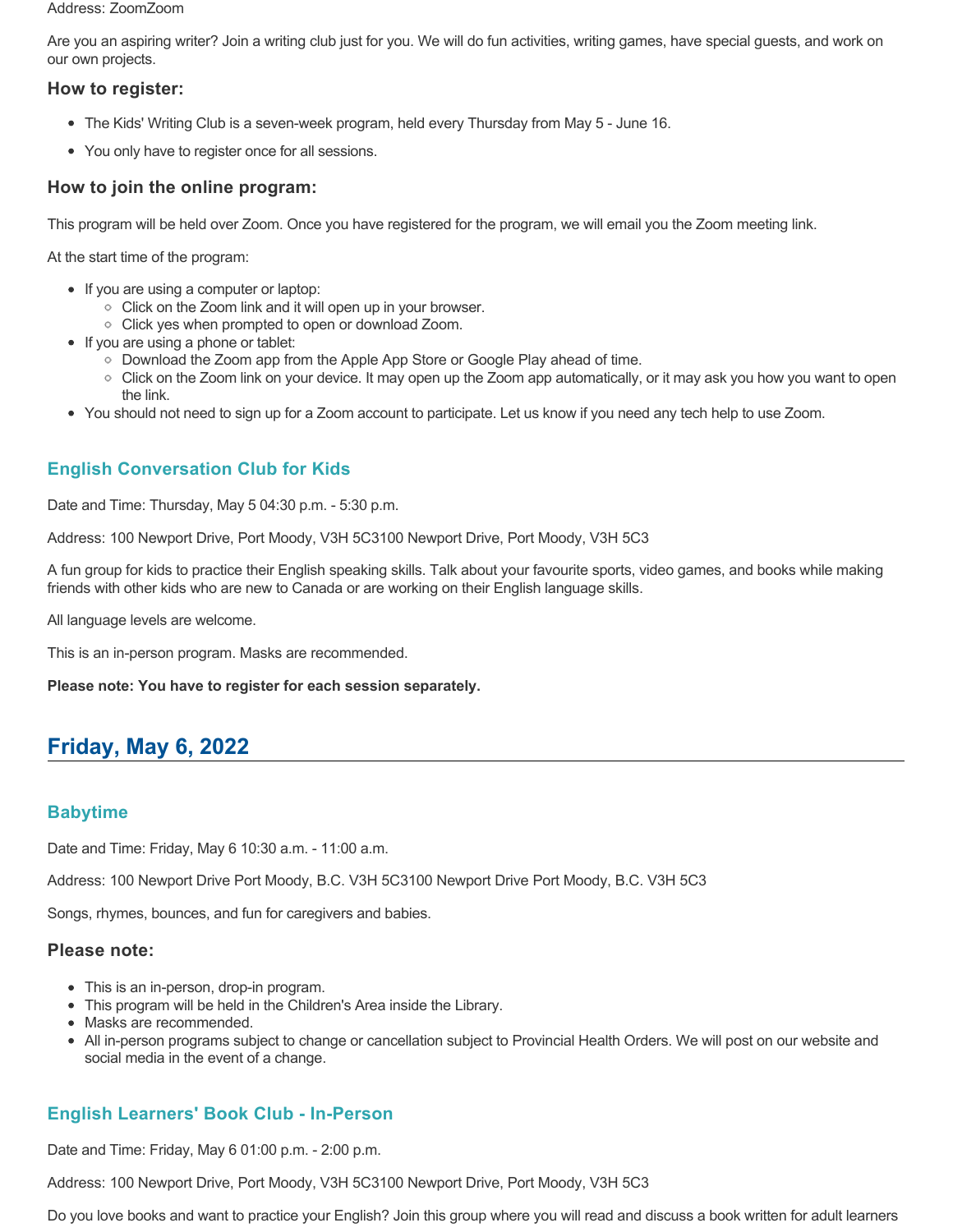together.

This class is suitable for intermediate and advanced learners.

Please pick up your book from the Library's Accounts Desk before the meeting.

In partnership with **SHARE Family & Community Services**.

# **D&D for Tweens Online**

Date and Time: Friday, May 6 04:00 p.m. - 5:00 p.m.

#### Address: ZoomZoom

Adventurers! Let us search for glory and treasure together in a D&D game on Zoom.

- We will be playing a Level 10 adventure.
- Experience playing D&D required.
- No character? No problem! [Make a fast character.](https://fastcharacter.com/)
- If you don't have a 20-sided dice, [try this dice generator.](https://www.wizards.com/dnd/dice/dice.htm)

### **How to register:**

- This is a six-week program, held every Friday from May 6 to June 10. Please ensure that you can attend all six sessions.
- Register once for all sessions.

## **How to join:**

This program will be held on Zoom. Once you have registered for the program, we will email you the Zoom meeting link.

To join the meeting, at the start time of the program:

- If you are using a computer or laptop:
	- Click on the Zoom link and it will open up in your browser.
	- Click yes when prompted to open or download Zoom.
- If you are using a phone or tablet:
	- Download the Zoom app from the Apple App Store or Google Play ahead of time.
	- Click on the Zoom link on your device. It may open up the Zoom app automatically, or it may ask you how you want to open the link.
- You should not need to sign up for a Zoom account to participate. Let us know if you need any tech help to use Zoom.

# **Code Buddies**

Date and Time: Friday, May 6 04:15 p.m. - 5:15 p.m.

#### Address: ZoomZoom

Love to code in Scratch? Want to make your great coding ideas come to life? Join us online each week at Code Club to learn key concepts that can be used in any project. We'll also have time for you to share and problem-solve your own projects with our amazing teen volunteers.

### **How to register:**

- **Registration starts on March 11, 2022.**
- This is a five-week program (Fridays, April 1, 8, 29, May 6 and 13). Please ensure you can attend all five weeks. • Please note: there is no program on April 15 and 22.
- Register once for all five weeks.

# **How to join:**

This program will be an online meeting via Zoom. Once you have registered for the program, you will receive an email with a meeting link.

At the start time of the program: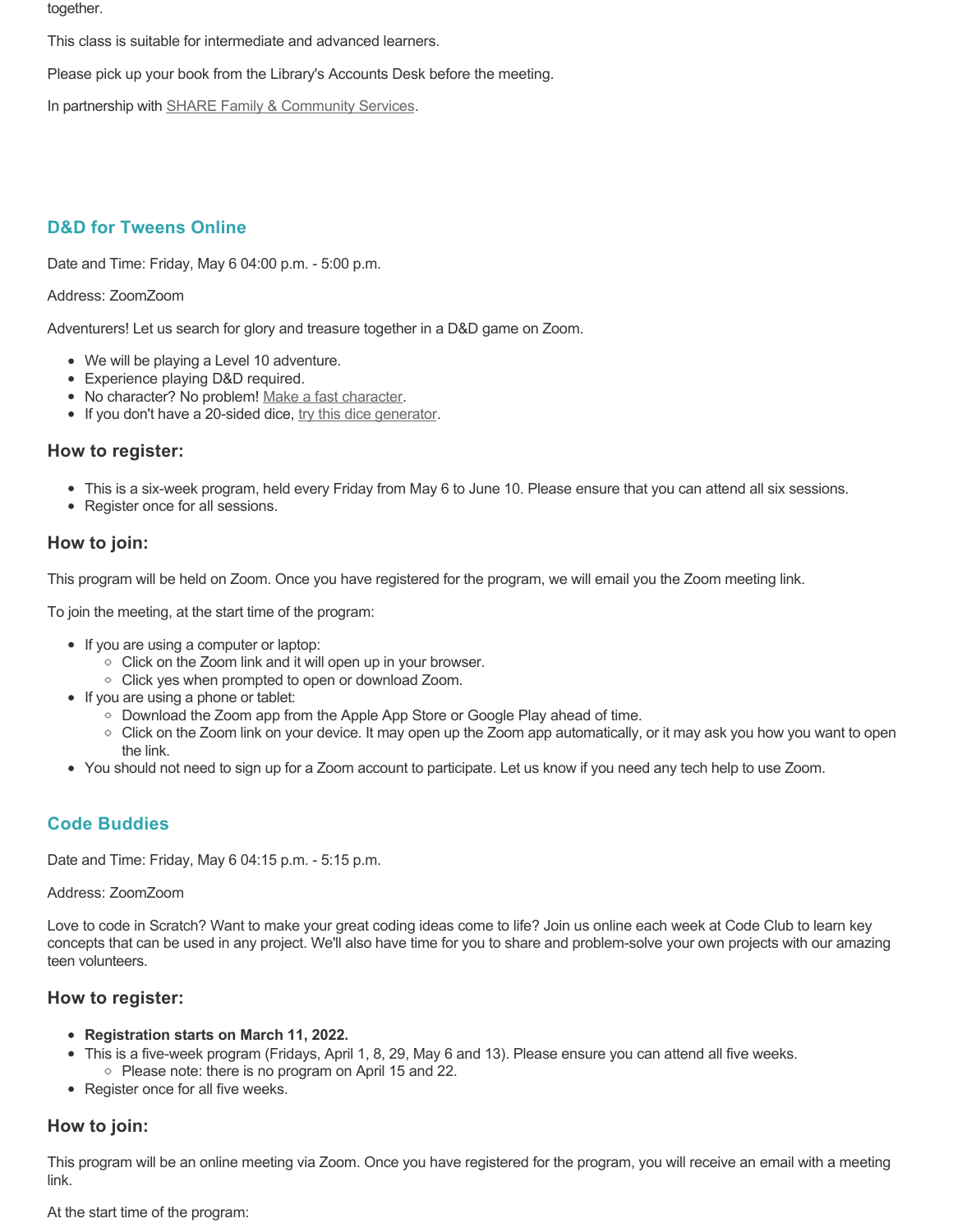If you are using a computer or laptop:

- Click on the Zoom link and it will open up in your browser.
- Click yes when prompted to open or download Zoom.

If you are using a phone or tablet:

- Download the Zoom app from the Apple App Store or Google Play ahead of time.
- Click on the Zoom link on your device. It may open up the Zoom app automatically, or it may ask you how you want to open the link.

You should not need to sign up for a Zoom account to participate. Let us know if you need any tech help to use Zoom.

# **Saturday, May 7, 2022**

## **Free Comic Book Day**

Date and Time: Saturday, May 7 09:30 a.m. - 4:30 p.m.

Address: 100 Newport Drive Port Moody, B.C. V3H 5C3100 Newport Drive Port Moody, B.C. V3H 5C3

Read more comics! Join our Free Comic Book Day celebrations by picking up three free comics to take home and keep. Stop by the Library from 9:30 am – 4:30 pm and discover new artists, writers, and comic series. There will be comics for all ages to choose from.

Sponsored by [Hourglass Comics & Games](http://www.hourglasscomics.ca/).

## **Keep It Fictional Book Chat**

Date and Time: Saturday, May 7 10:00 a.m. - 11:00 a.m.

Address: Library Facebook PageLibrary Facebook Page

Book lovers! Join our librarians for an hour of book recommendations on **[Facebook](https://www.facebook.com/pomolibrary)** as we suggest books for the topic of the week every Saturday at 10am.

Can't make it to the live presentations? Our book chats will be available on our [Facebook page](https://www.facebook.com/pomolibrary/) and our [YouTube channel](https://www.youtube.com/channel/UC2I_AE1E_BpN8xBXwyzhiYg?view_as=subscriber). You can also [subscribe to our podcast](https://anchor.fm/keepitfictional) and listen to our book chat on your favourite podcast app.

Want our staff to recommend some books for you? Fill out our [personalized reading suggestion form](https://www.portmoodylibrary.ca/en/borrow/reading-suggestions.aspx).

# **Monday, May 9, 2022**

### **Babytime**

Date and Time: Monday, May 9 09:30 a.m. - 10:00 a.m.

Address: 100 Newport Drive Port Moody, B.C. V3H 5C3100 Newport Drive Port Moody, B.C. V3H 5C3

Songs, rhymes, bounces, and fun for caregivers and babies.

#### **Please note:**

- This is an in-person, drop-in program.
- This program will be held in the Children's Area inside the Library.
- Masks are recommended.
- All in-person programs subject to change or cancellation subject to Provincial Health Orders. We will post on our website and social media in the event of a change.

### **D&D Adventure for Kids In Person**

Date and Time: Monday, May 9 04:30 p.m. - 5:30 p.m.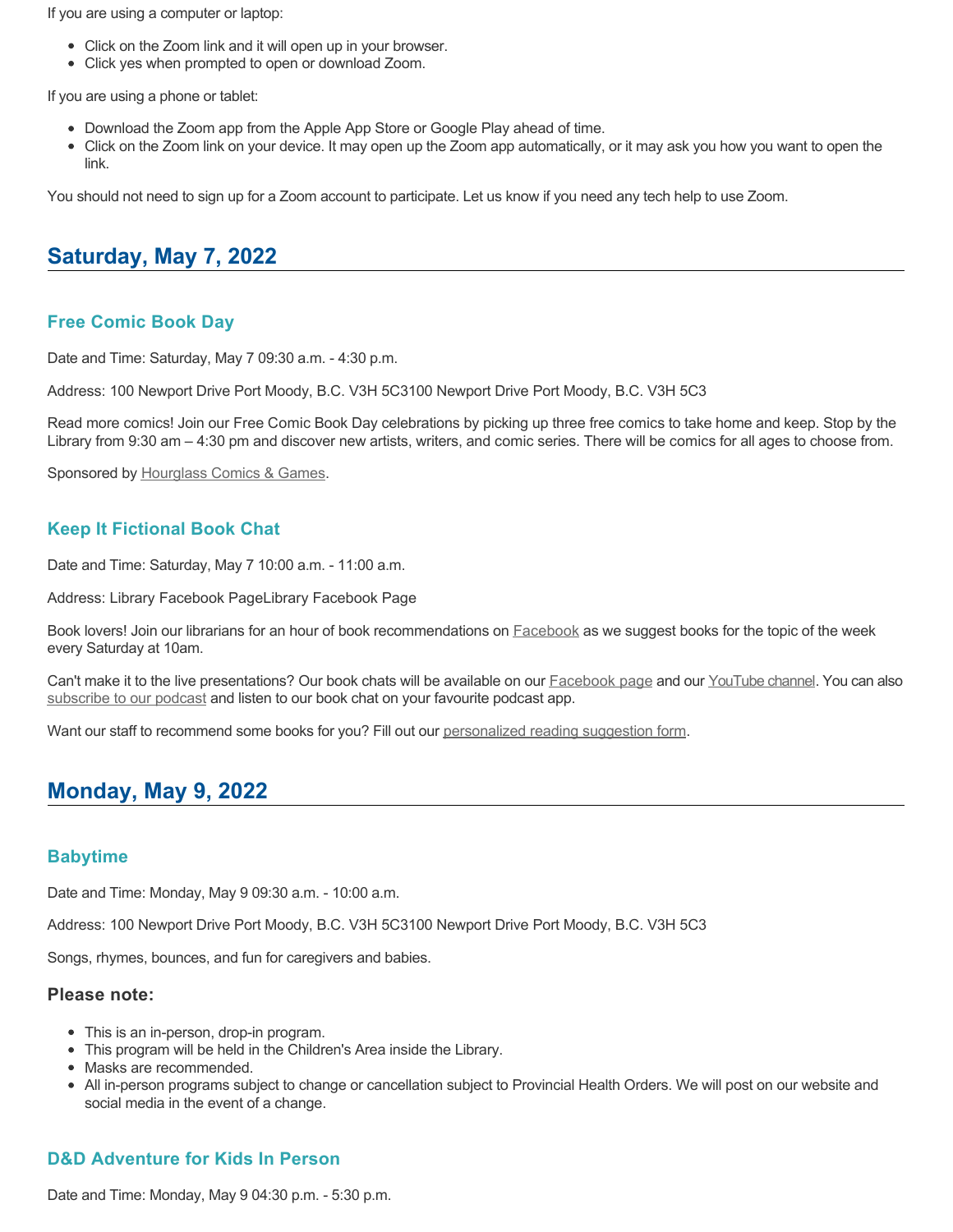Address: 100 Newport Drive Port Moody, B.C. V3H 5C3100 Newport Drive Port Moody, B.C. V3H 5C3

Adventurers! Let us search for glory and treasure together in a D&D game for kids in person. We will be playing a Level 5 adventure. You can premake your character or build one in our first session. Adventurers can bring their own dice or dice will be provided. This class will be suitable for beginner players with little or no experience.

## **To register:**

- This is a seven-week program, held every Monday from April 25 to June 13. Please ensure that you can attend all seven sessions.
- There will be no session on May 23 due to Victoria Day statutory holiday
- Register once for all sessions.

# **Teen Advisory Group**

Date and Time: Monday, May 9 06:30 p.m. - 7:30 p.m.

Address: 100 Newport Drive Port Moody, B.C. V3H 5C3100 Newport Drive Port Moody, B.C. V3H 5C3

Volunteer to be part of our Teen Advisory Group and have your say! Meet new people and share your ideas for displays, events, and books at the library.

### **How to apply to become a member of the Teen Advisory Group:**

Volunteer applications are available on [our Teen Volunteer Page.](https://www.portmoodylibrary.ca/en/programs-and-events/teen-volunteer-programs.aspx)

# **Tuesday, May 10, 2022**

# **Babytime**

Date and Time: Tuesday, May 10 09:30 a.m. - 10:00 a.m.

Address: 100 Newport Drive Port Moody, B.C. V3H 5C3100 Newport Drive Port Moody, B.C. V3H 5C3

Songs, rhymes, bounces, and fun for caregivers and babies.

#### **Please note:**

- This is an in-person, drop-in program.
- This program will be held in the Children's Area inside the Library.
- Masks are recommended.
- All in-person programs subject to change or cancellation subject to Provincial Health Orders. We will post on our website and social media in the event of a change.

# **Storytime**

Date and Time: Tuesday, May 10 10:30 a.m. - 11:00 a.m.

Address: 100 Newport Drive Port Moody, B.C. V3H 5C3100 Newport Drive Port Moody, B.C. V3H 5C3

An active family storytime with songs, music, puppets, stories, silliness, and more!

#### **Please note:**

- This is an in-person, drop-in program.
- This program will be held in the Children's Area inside the Library.
- Masks are recommended.
- All in-person programs subject to change or cancellation subject to Provincial Health Orders. We will post on our website and social media in the event of a change.

# **Minecraft Club**

Date and Time: Tuesday, May 10 04:00 p.m. - 5:00 p.m.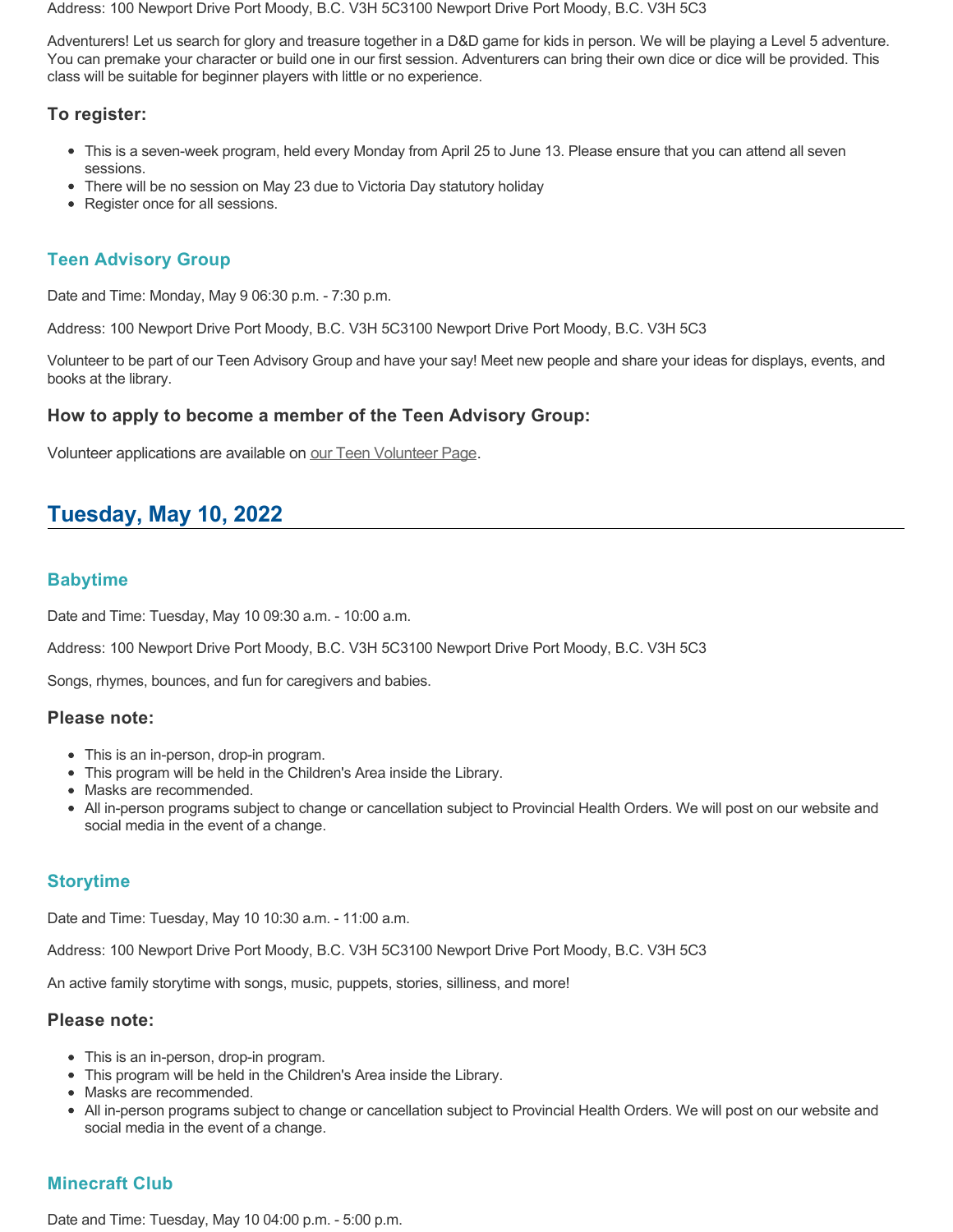#### Address: ZoomZoom

Play Minecraft at the Library! Come explore, build, learn, mine, and - you guessed it – craft with other kids on the Library's server. We will have challenges and activities to complete as a team and some time to get lost in our block world! No previous experience needed.

# **Requirements:**

- You will need a computer and a copy of Minecraft: Bedrock Edition.
- You must read and agree to our [Minecraft Code of Conduct](https://www.portmoodylibrary.ca/en/services/edocs.ashx?docnumber=577372) before you sign up.

# **To register:**

- This is a seven-week program, held on Tuesdays, from May 3 to June 14. Please ensure that you can attend all sessions.
- Register once for all sessions.

# **To join the Zoom meeting:**

This program will be held on Zoom. Once you have registered for the program, we will email you the Zoom meeting link.

To join the meeting, at the start time of the program:

- If you are using a computer or laptop:
	- Click on the Zoom link and it will open up in your browser.
	- Click yes when prompted to open or download Zoom.
- If you are using a phone or tablet:
	- Download the Zoom app from the Apple App Store or Google Play ahead of time.
	- Click on the Zoom link on your device. It may open up the Zoom app automatically, or it may ask you how you want to open the link.
- You should not need to sign up for a Zoom account to participate. Let us know if you need any tech help to use Zoom.

# **D&D Adventure for Kids Online**

Date and Time: Tuesday, May 10 04:00 p.m. - 5:00 p.m.

#### Address: ZoomZoom

Adventurers! Let us search for glory and treasure together in a D&D game for kids on Zoom.

- We will be playing a Level Five adventure.
- This class will be suitable for beginner players with little experience.
- No character? No problem! [Make a fast character.](https://fastcharacter.com/)
- If you don't have a 20-sided dice, [try this dice generator.](https://www.wizards.com/dnd/dice/dice.htm)

# **To register:**

- This is a seven-week program, held every Tuesday from May 3 to June 14. Please ensure that you can attend all seven sessions.
- Register once for all sessions.

# **How to join:**

This program will be held on Zoom. Once you have registered for the program, we will email you the Zoom meeting link.

To join the meeting, at the start time of the program:

- If you are using a computer or laptop:
	- Click on the Zoom link and it will open up in your browser.
	- Click yes when prompted to open or download Zoom.
- If you are using a phone or tablet:
	- Download the Zoom app from the Apple App Store or Google Play ahead of time.
	- Click on the Zoom link on your device. It may open up the Zoom app automatically, or it may ask you how you want to open the link.
- You should not need to sign up for a Zoom account to participate. Let us know if you need any tech help to use Zoom.

# **Book Buddies In Person**

Date and Time: Tuesday, May 10 04:30 p.m. - 5:30 p.m.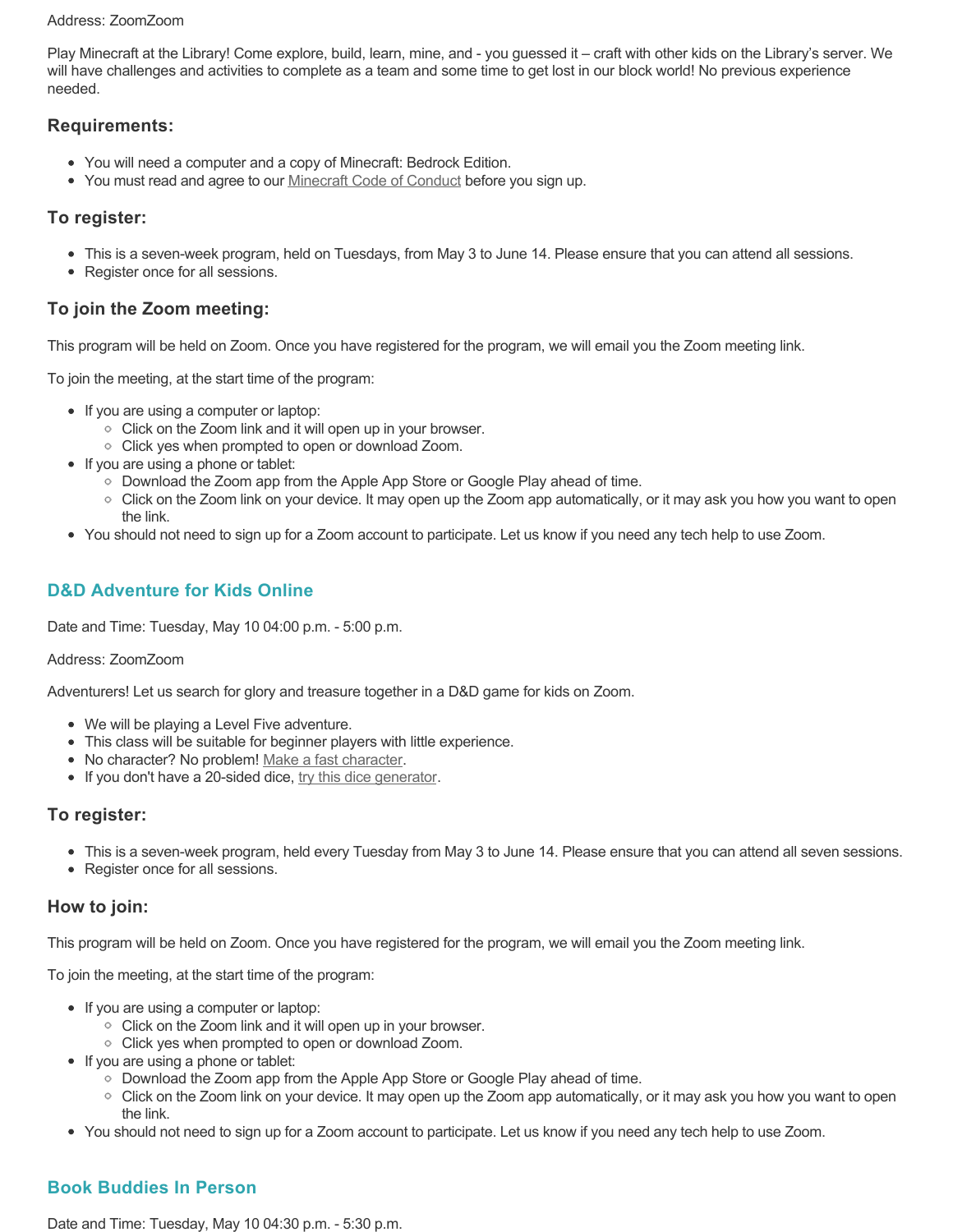Address: 100 Newport Drive Port Moody, B.C. V3H 5C3100 Newport Drive Port Moody, B.C. V3H 5C3

Need extra time to practice reading? Children can work with a trained teen volunteer in person at the library to improve their reading skills.

### **How to register:**

- **Registration starts on April 23 (Saturday) at 9am.**
- Book Buddies is a four-week program on every Tuesday from May 10 to May 31. Please ensure that you can attend all four weeks.
- Choose only one Book Buddies session (Tuesday or Saturday).

# **Tween Makers Club**

Date and Time: Tuesday, May 10 06:30 p.m. - 7:30 p.m.

#### Address: ZoomZoom

Calling all artists, crafters, and makers: this program is for you! Join other tweens on Zoom to make arts and crafts projects together. Every session, you will pick up a secret package with all the supplies and during the program we will open it up to see what we will be making that week. Writing, painting, poetry, cross stitch, felting - the sky is the limit.

### **How to register and pick up your supplies:**

- Each Tween Makers Club session must be registered for individually.
- A Library staff member will contact you about supply pick up dates.

## **How to join the online program:**

This program will be held on Zoom. Once you have registered for the program, we will email you the Zoom meeting link.

At the start time of the program:

- If you are using a computer or laptop:
	- Click on the Zoom link and it will open up in your browser.
	- Click yes when prompted to open or download Zoom.
- If you are using a phone or tablet:
	- Download the Zoom app from the Apple App Store or Google Play ahead of time.
	- Click on the Zoom link on your device. It may open up the Zoom app automatically, or it may ask you how you want to open the link.
- You should not need to sign up for a Zoom account to participate. Let us know if you need any tech help to use Zoom.

# **Wednesday, May 11, 2022**

# **Babytime**

Date and Time: Wednesday, May 11 09:30 a.m. - 10:00 a.m.

Address: 100 Newport Drive Port Moody, B.C. V3H 5C3100 Newport Drive Port Moody, B.C. V3H 5C3

Songs, rhymes, bounces, and fun for caregivers and babies.

#### **Please note:**

- This is an in-person, drop-in program.
- This program will be held in the Children's Area inside the Library.
- Masks are recommended.
- All in-person programs subject to change or cancellation subject to Provincial Health Orders. We will post on our website and social media in the event of a change.

# **English Practice Group - Intermediate/Advanced, In-Person**

Date and Time: Wednesday, May 11 10:30 a.m. - 12:00 p.m.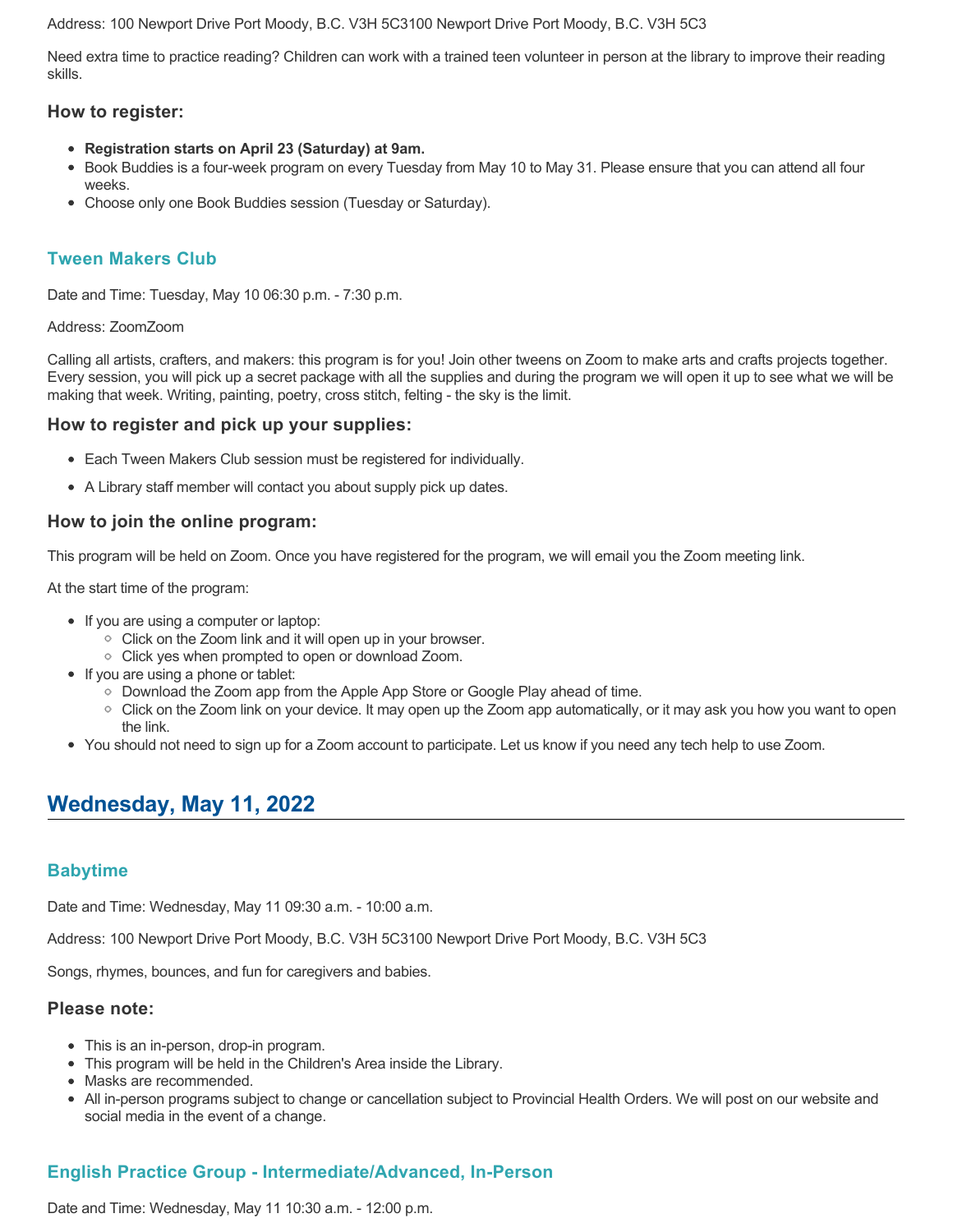Address: 100 Newport Drive Port Moody, B.C. V3H 5C3100 Newport Drive Port Moody, B.C. V3H 5C3

Are you looking for ways to keep your community connection while improving your English? Participate in our English Practice Group! Practice your English speaking and listening skills, develop friendships, and learn more about Tri-Cities, Canada, and available community resources.

This class is suitable for beginners.

In partnership with [SHARE Family & Community Services.](https://sharesociety.ca/)

# **Storytime**

Date and Time: Wednesday, May 11 10:30 a.m. - 11:00 a.m.

Address: 100 Newport Drive Port Moody, B.C. V3H 5C3100 Newport Drive Port Moody, B.C. V3H 5C3

An active family storytime with songs, music, puppets, stories, silliness, and more!

### **Please note:**

- This is an in-person, drop-in program.
- This program will be held in the Children's Area inside the Library.
- Masks are recommended.
- All in-person programs subject to change or cancellation subject to Provincial Health Orders. We will post on our website and social media in the event of a change.

# **English Practice Group - Intermediate, Online**

Date and Time: Wednesday, May 11 02:00 p.m. - 3:00 p.m.

#### Address: ZoomZoom

Are you looking for ways to keep your community connection while improving your English? Participate in our English Practice Group in the comfort of your home! Practice your English speaking and listening skills, develop friendships, and learn more about community resources.

For intermediate level English learners.

### **How to join the online program:**

This program will be held on Zoom. Once you have registered for the program, we will email you the Zoom meeting link.

At the start time of the program:

- If you are using a computer or laptop:
	- Click on the Zoom link and it will open up in your browser.
	- Click yes when prompted to open or download Zoom.
- If you are using a phone or tablet:
	- Download the Zoom app from the Apple App Store or Google Play ahead of time.
	- Click on the Zoom link on your device. It may open up the Zoom app automatically, or it may ask you how you want to open the link.
- You should not need to sign up for a Zoom account to participate. Let us know if you need any tech help to use Zoom.

# **Kids' Writing Club In Person**

Date and Time: Wednesday, May 11 04:00 p.m. - 5:00 p.m.

Address: 100 Newport Drive Port Moody, B.C. V3H 5C3100 Newport Drive Port Moody, B.C. V3H 5C3

Are you an aspiring writer? Join a writing club just for you. We will do fun activties, writing games, have special guests, and work on our own projects.

Please note, this program is in person.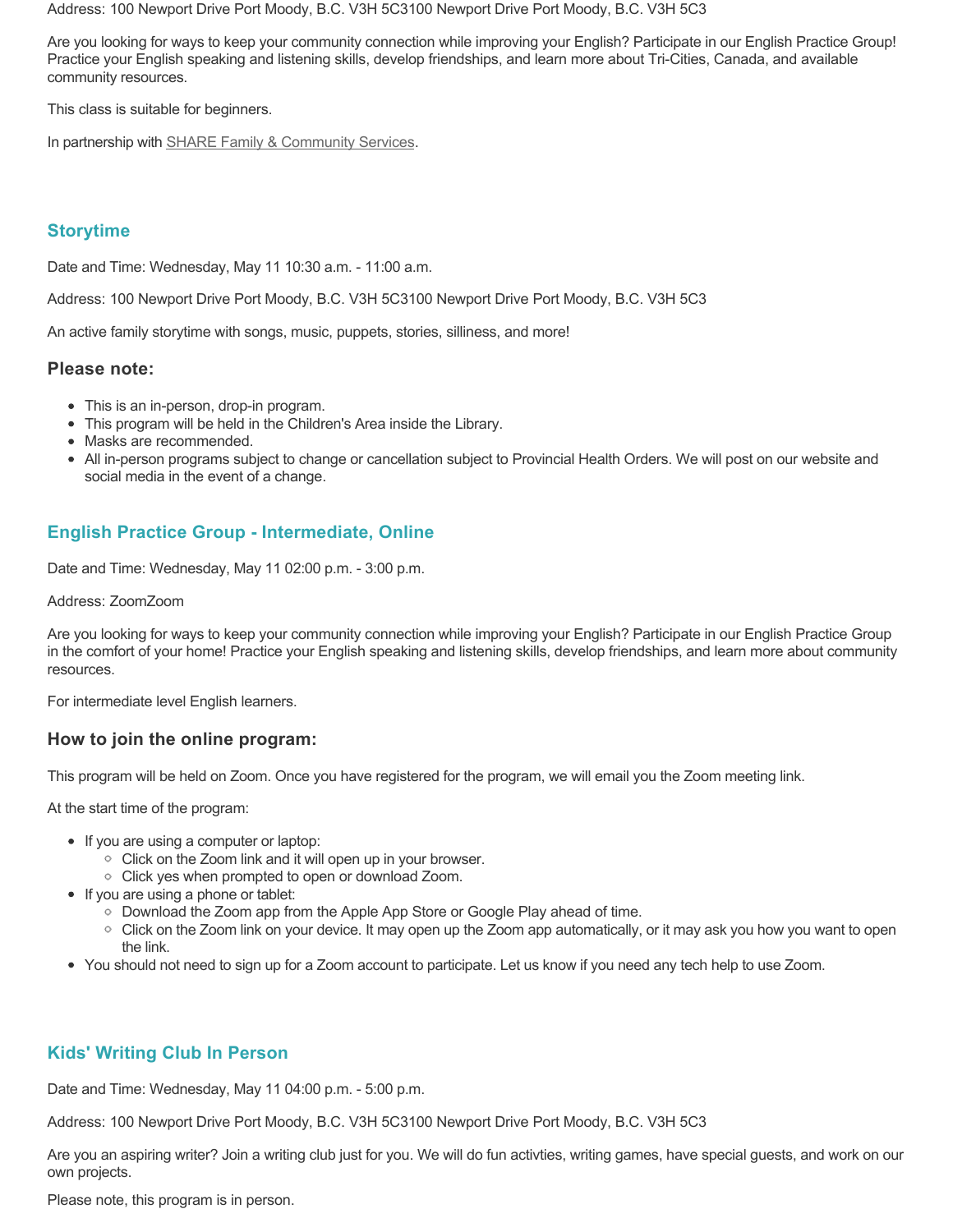#### **How to register:**

- The Kids' Writing Club is a seven-week program, held every Wednesday from May 4 June 15.
- You only have to register once for all sessions.

# **Thursday, May 12, 2022**

# **Storytime**

Date and Time: Thursday, May 12 10:30 a.m. - 11:00 a.m.

Address: 100 Newport Drive Port Moody, B.C. V3H 5C3100 Newport Drive Port Moody, B.C. V3H 5C3

An active family storytime with songs, music, puppets, stories, silliness, and more!

#### **Please note:**

- This is an in-person, drop-in program.
- This program will be held in the Children's Area inside the Library.
- Masks are recommended.
- All in-person programs subject to change or cancellation subject to Provincial Health Orders. We will post on our website and social media in the event of a change.

# **English Practice Group - Beginners, In-Person**

Date and Time: Thursday, May 12 11:30 a.m. - 1:00 p.m.

Address: 100 Newport Drive, Port Moody, V3H 5C3100 Newport Drive, Port Moody, V3H 5C3

English Language Practice Groups Program offers conversation groups where participants can increase their English language speaking skills, know more about Tri-Cities / Canada and available community resources, and make friendships. This class is suitable for beginners.

In partnership with **SHARE Family & Community Services**.

# **Minecraft Club**

Date and Time: Thursday, May 12 04:00 p.m. - 5:00 p.m.

#### Address: ZoomZoom

Play Minecraft at the Library! Come explore, build, learn, mine, and - you guessed it – craft with other kids on the Library's server. We will have challenges and activities to complete as a team and some time to get lost in our block world! No previous experience needed.

### **Requirements:**

- You will need a computer and a copy of Minecraft: Bedrock Edition.
- You must read and agree to our [Minecraft Code of Conduct](https://www.portmoodylibrary.ca/en/services/edocs.ashx?docnumber=577372) before you sign up.

# **To register:**

- This is a seven-week program, held on Thursdays, from May 5 to June 16. Please ensure that you can attend all sessions.
- Register once for all sessions.

# **To join the Zoom meeting:**

This program will be held on Zoom. Once you have registered for the program, we will email you the Zoom meeting link.

To join the meeting, at the start time of the program:

• If you are using a computer or laptop: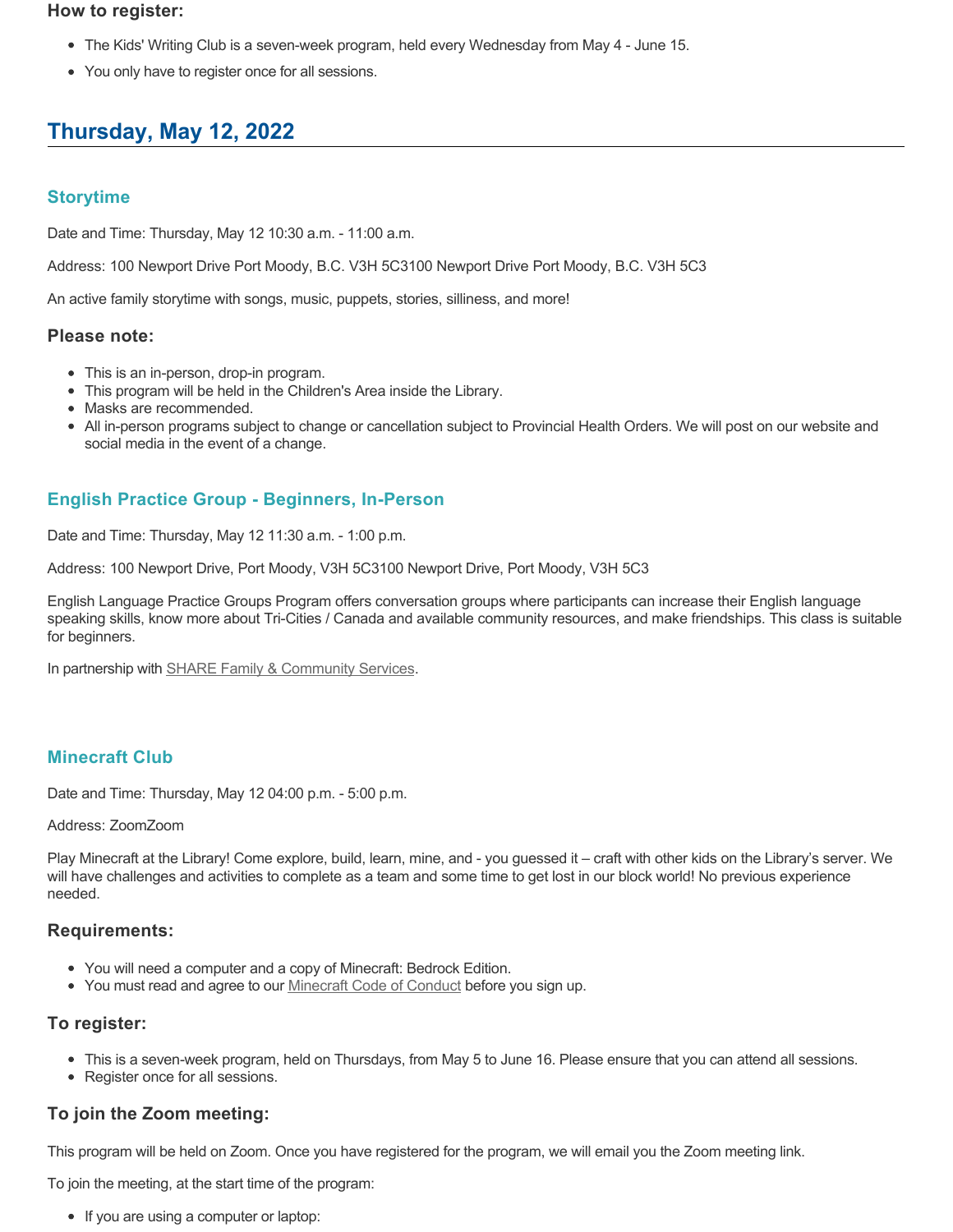- Click on the Zoom link and it will open up in your browser.
- Click yes when prompted to open or download Zoom.
- If you are using a phone or tablet:
	- Download the Zoom app from the Apple App Store or Google Play ahead of time.
	- Click on the Zoom link on your device. It may open up the Zoom app automatically, or it may ask you how you want to open the link.
- You should not need to sign up for a Zoom account to participate. Let us know if you need any tech help to use Zoom.

# **Kids' Writing Club Online**

Date and Time: Thursday, May 12 04:00 p.m. - 5:00 p.m.

#### Address: ZoomZoom

Are you an aspiring writer? Join a writing club just for you. We will do fun activities, writing games, have special guests, and work on our own projects.

### **How to register:**

- The Kids' Writing Club is a seven-week program, held every Thursday from May 5 June 16.
- You only have to register once for all sessions.

## **How to join the online program:**

This program will be held over Zoom. Once you have registered for the program, we will email you the Zoom meeting link.

At the start time of the program:

- If you are using a computer or laptop:
	- Click on the Zoom link and it will open up in your browser.
	- Click yes when prompted to open or download Zoom.
- If you are using a phone or tablet:
	- Download the Zoom app from the Apple App Store or Google Play ahead of time.
	- Click on the Zoom link on your device. It may open up the Zoom app automatically, or it may ask you how you want to open the link.
- You should not need to sign up for a Zoom account to participate. Let us know if you need any tech help to use Zoom.

# **English Conversation Club for Kids**

Date and Time: Thursday, May 12 04:30 p.m. - 5:30 p.m.

Address: 100 Newport Drive, Port Moody, V3H 5C3100 Newport Drive, Port Moody, V3H 5C3

A fun group for kids to practice their English speaking skills. Talk about your favourite sports, video games, and books while making friends with other kids who are new to Canada or are working on their English language skills.

All language levels are welcome.

This is an in-person program. Masks are recommended.

**Please note: You have to register for each session separately.**

# **Friday, May 13, 2022**

# **Babytime**

Date and Time: Friday, May 13 10:30 a.m. - 11:00 a.m.

Address: 100 Newport Drive Port Moody, B.C. V3H 5C3100 Newport Drive Port Moody, B.C. V3H 5C3

Songs, rhymes, bounces, and fun for caregivers and babies.

#### **Please note:**

• This is an in-person, drop-in program.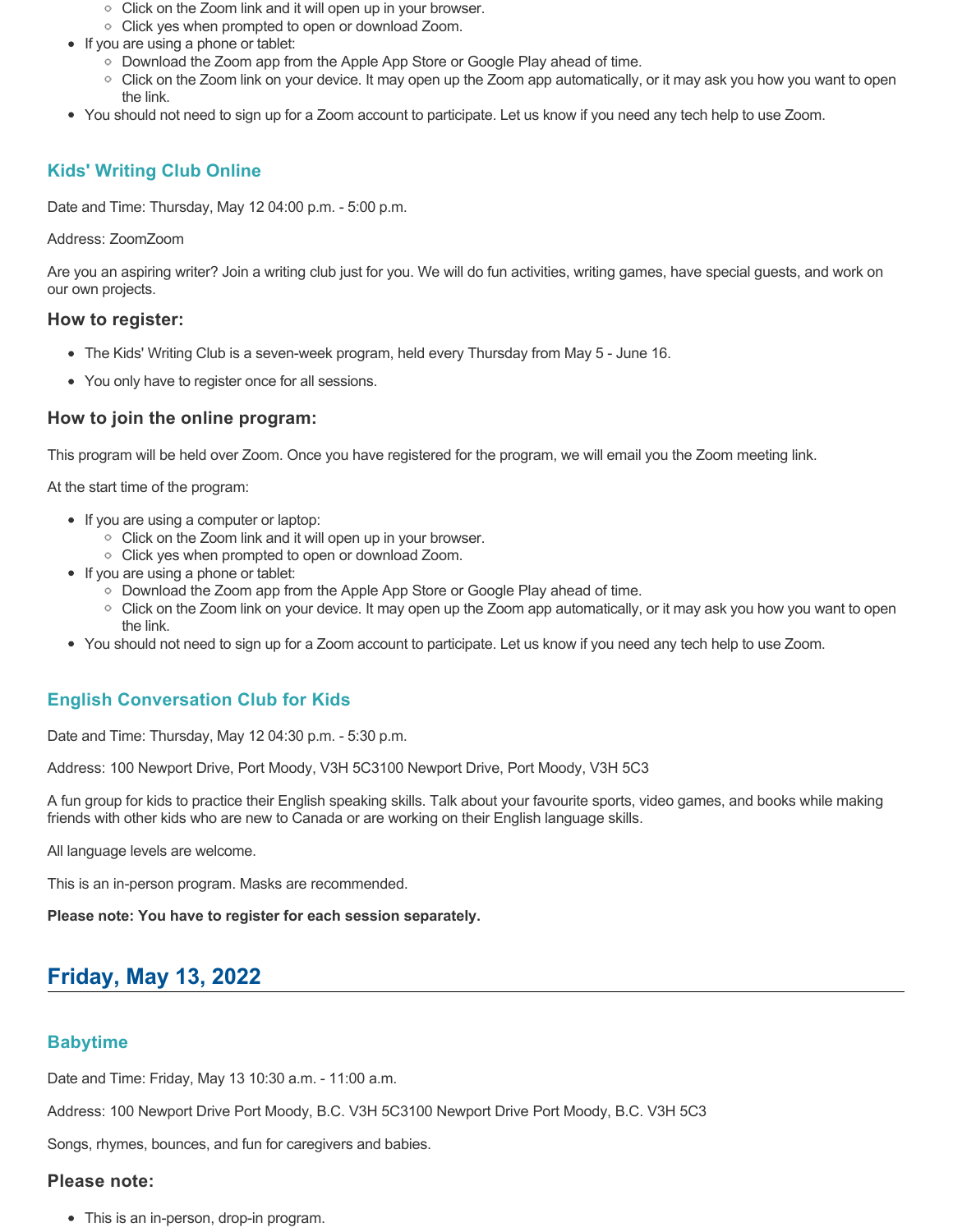- This program will be held in the Children's Area inside the Library.
- Masks are recommended.
- All in-person programs subject to change or cancellation subject to Provincial Health Orders. We will post on our website and social media in the event of a change.

# **English Learners' Book Club - In-Person**

Date and Time: Friday, May 13 01:00 p.m. - 2:00 p.m.

Address: 100 Newport Drive, Port Moody, V3H 5C3100 Newport Drive, Port Moody, V3H 5C3

Do you love books and want to practice your English? Join this group where you will read and discuss a book written for adult learners together.

This class is suitable for intermediate and advanced learners.

Please pick up your book from the Library's Accounts Desk before the meeting.

In partnership with **SHARE Family & Community Services**.

# **D&D for Tweens Online**

Date and Time: Friday, May 13 04:00 p.m. - 5:00 p.m.

#### Address: ZoomZoom

Adventurers! Let us search for glory and treasure together in a D&D game on Zoom.

- We will be playing a Level 10 adventure.
- Experience playing D&D required.
- No character? No problem! [Make a fast character.](https://fastcharacter.com/)
- If you don't have a 20-sided dice, [try this dice generator.](https://www.wizards.com/dnd/dice/dice.htm)

### **How to register:**

- This is a six-week program, held every Friday from May 6 to June 10. Please ensure that you can attend all six sessions.
- Register once for all sessions.

### **How to join:**

This program will be held on Zoom. Once you have registered for the program, we will email you the Zoom meeting link.

To join the meeting, at the start time of the program:

- If you are using a computer or laptop:
	- Click on the Zoom link and it will open up in your browser.
	- Click yes when prompted to open or download Zoom.
- If you are using a phone or tablet:
	- Download the Zoom app from the Apple App Store or Google Play ahead of time.
	- Click on the Zoom link on your device. It may open up the Zoom app automatically, or it may ask you how you want to open the link.
- You should not need to sign up for a Zoom account to participate. Let us know if you need any tech help to use Zoom.

# **Code Buddies**

Date and Time: Friday, May 13 04:15 p.m. - 5:15 p.m.

#### Address: ZoomZoom

Love to code in Scratch? Want to make your great coding ideas come to life? Join us online each week at Code Club to learn key concepts that can be used in any project. We'll also have time for you to share and problem-solve your own projects with our amazing teen volunteers.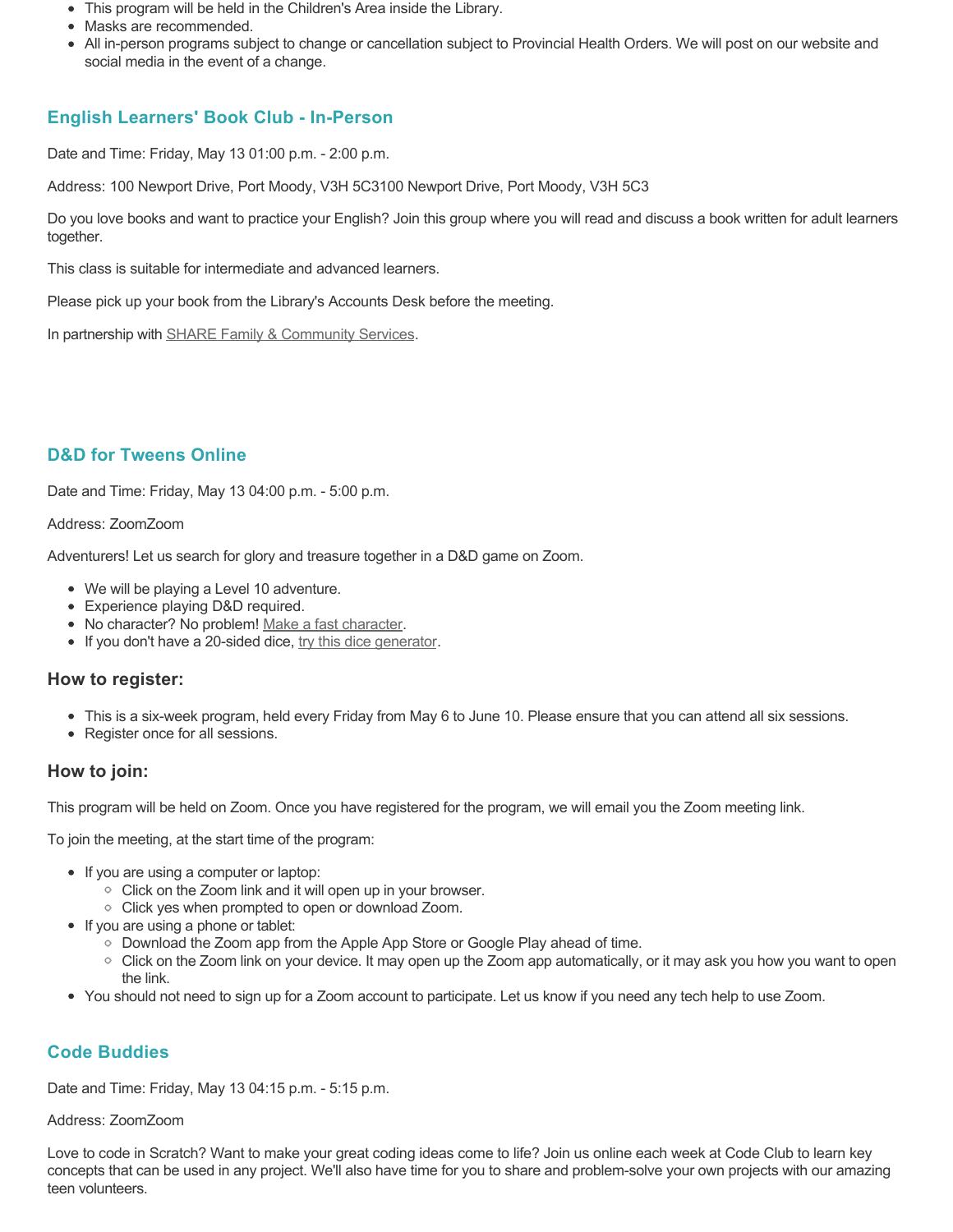### **How to register:**

- **Registration starts on March 11, 2022.**
- This is a five-week program (Fridays, April 1, 8, 29, May 6 and 13). Please ensure you can attend all five weeks. • Please note: there is no program on April 15 and 22.
- Register once for all five weeks.

## **How to join:**

This program will be an online meeting via Zoom. Once you have registered for the program, you will receive an email with a meeting link.

At the start time of the program:

If you are using a computer or laptop:

- Click on the Zoom link and it will open up in your browser.
- Click yes when prompted to open or download Zoom.

If you are using a phone or tablet:

- Download the Zoom app from the Apple App Store or Google Play ahead of time.
- Click on the Zoom link on your device. It may open up the Zoom app automatically, or it may ask you how you want to open the link.

You should not need to sign up for a Zoom account to participate. Let us know if you need any tech help to use Zoom.

# **Saturday, May 14, 2022**

# **Keep It Fictional Book Chat**

Date and Time: Saturday, May 14 10:00 a.m. - 11:00 a.m.

Address: Library Facebook PageLibrary Facebook Page

Book lovers! Join our librarians for an hour of book recommendations on **[Facebook](https://www.facebook.com/pomolibrary)** as we suggest books for the topic of the week every Saturday at 10am.

Can't make it to the live presentations? Our book chats will be available on our [Facebook page](https://www.facebook.com/pomolibrary/) and our [YouTube channel](https://www.youtube.com/channel/UC2I_AE1E_BpN8xBXwyzhiYg?view_as=subscriber). You can also [subscribe to our podcast](https://anchor.fm/keepitfictional) and listen to our book chat on your favourite podcast app.

Want our staff to recommend some books for you? Fill out our [personalized reading suggestion form](https://www.portmoodylibrary.ca/en/borrow/reading-suggestions.aspx).

# **Book Buddies Online**

Date and Time: Saturday, May 14 10:00 a.m. - 10:50 a.m.

Address: ZoomZoom

Need extra time to practice reading? Children can work with a teen volunteer over Zoom to improve their reading skills.

### **How to register:**

- **Registration starts on April 23 (Saturday) at 9am.**
- Book Buddies is a four-week program on every Saturday from May 14 to June 4.
- Choose only one Book Buddies session (Tuesday or Saturday).

### **How to join:**

This program will be an online meeting via Zoom. We will email you a meeting link after we have confirmed your registration.

At the start time of the program:

If you are using a computer or laptop:

- Click on the Zoom link and it will open up in your browser.
- Click yes when prompted to open or download Zoom.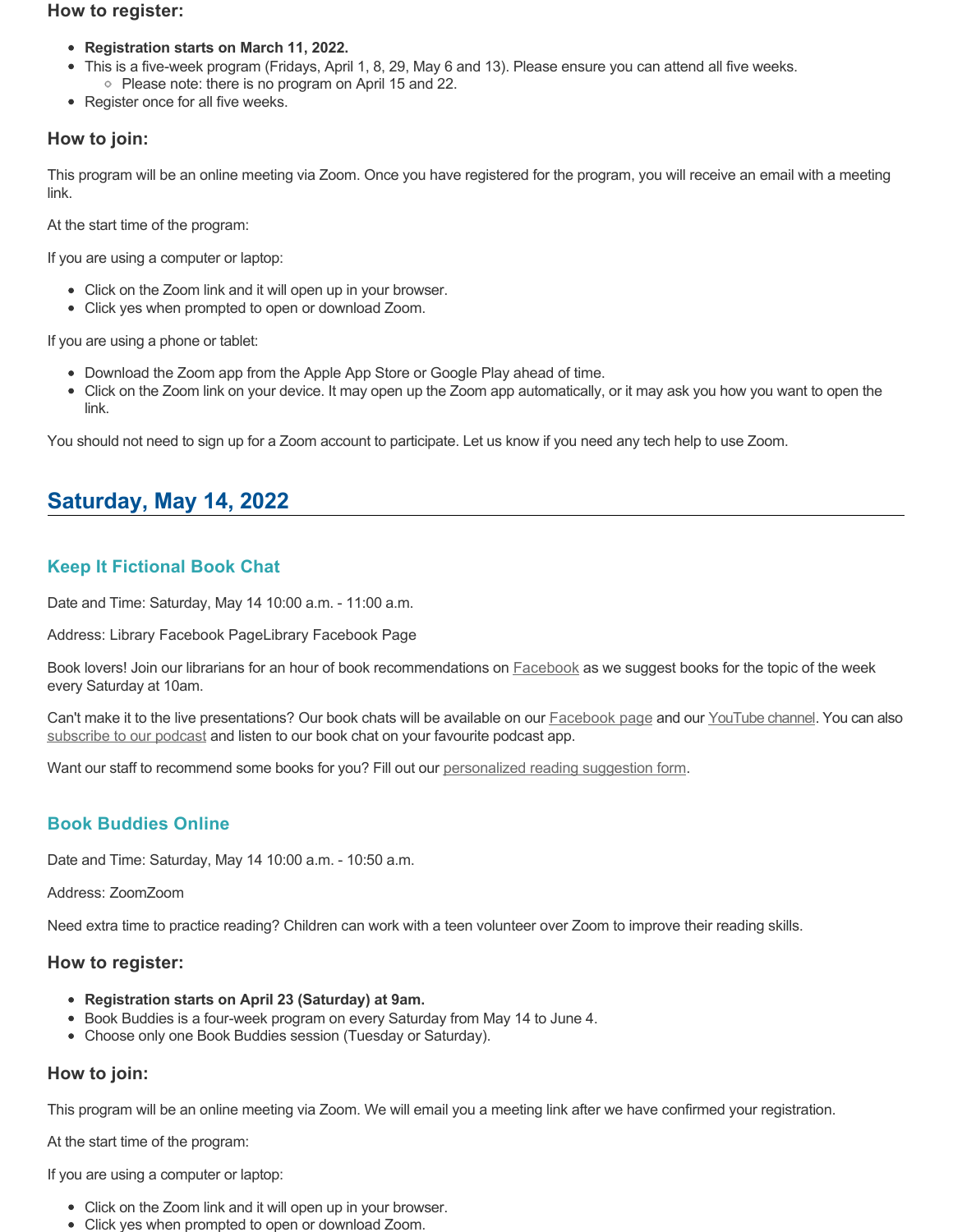If you are using a phone or tablet:

- Download the Zoom app from the Apple App Store or Google Play ahead of time.
- Click on the Zoom link on your device. It may open up the Zoom app automatically, or it may ask you how you want to open the link.

You should not need to sign up for a Zoom account to participate. Let us know if you need any tech help to use Zoom.

# **Monday, May 16, 2022**

# **Babytime**

Date and Time: Monday, May 16 09:30 a.m. - 10:00 a.m.

Address: 100 Newport Drive Port Moody, B.C. V3H 5C3100 Newport Drive Port Moody, B.C. V3H 5C3

Songs, rhymes, bounces, and fun for caregivers and babies.

# **Please note:**

- This is an in-person, drop-in program.
- This program will be held in the Children's Area inside the Library.
- Masks are recommended.
- All in-person programs subject to change or cancellation subject to Provincial Health Orders. We will post on our website and social media in the event of a change.

# **D&D Adventure for Kids In Person**

Date and Time: Monday, May 16 04:30 p.m. - 5:30 p.m.

Address: 100 Newport Drive Port Moody, B.C. V3H 5C3100 Newport Drive Port Moody, B.C. V3H 5C3

Adventurers! Let us search for glory and treasure together in a D&D game for kids in person. We will be playing a Level 5 adventure. You can premake your character or build one in our first session. Adventurers can bring their own dice or dice will be provided. This class will be suitable for beginner players with little or no experience.

# **To register:**

- This is a seven-week program, held every Monday from April 25 to June 13. Please ensure that you can attend all seven sessions.
- There will be no session on May 23 due to Victoria Day statutory holiday
- Register once for all sessions.

# **Tween Advisory Group**

Date and Time: Monday, May 16 06:00 p.m. - 7:00 p.m.

Address: 100 Newport Drive Port Moody, B.C. V3H 5C3100 Newport Drive Port Moody, B.C. V3H 5C3

Volunteer to be part of our Tween Advisory Group and have your say! Meet new people and share your ideas for displays, events, and books at the library.

# **How to apply to become a member of the Tween Advisory Group:**

Volunteer applications are available on [our Teen Volunteer Page.](https://www.portmoodylibrary.ca/en/programs-and-events/teen-volunteer-programs.aspx)

# **Tuesday, May 17, 2022**

# **Babytime**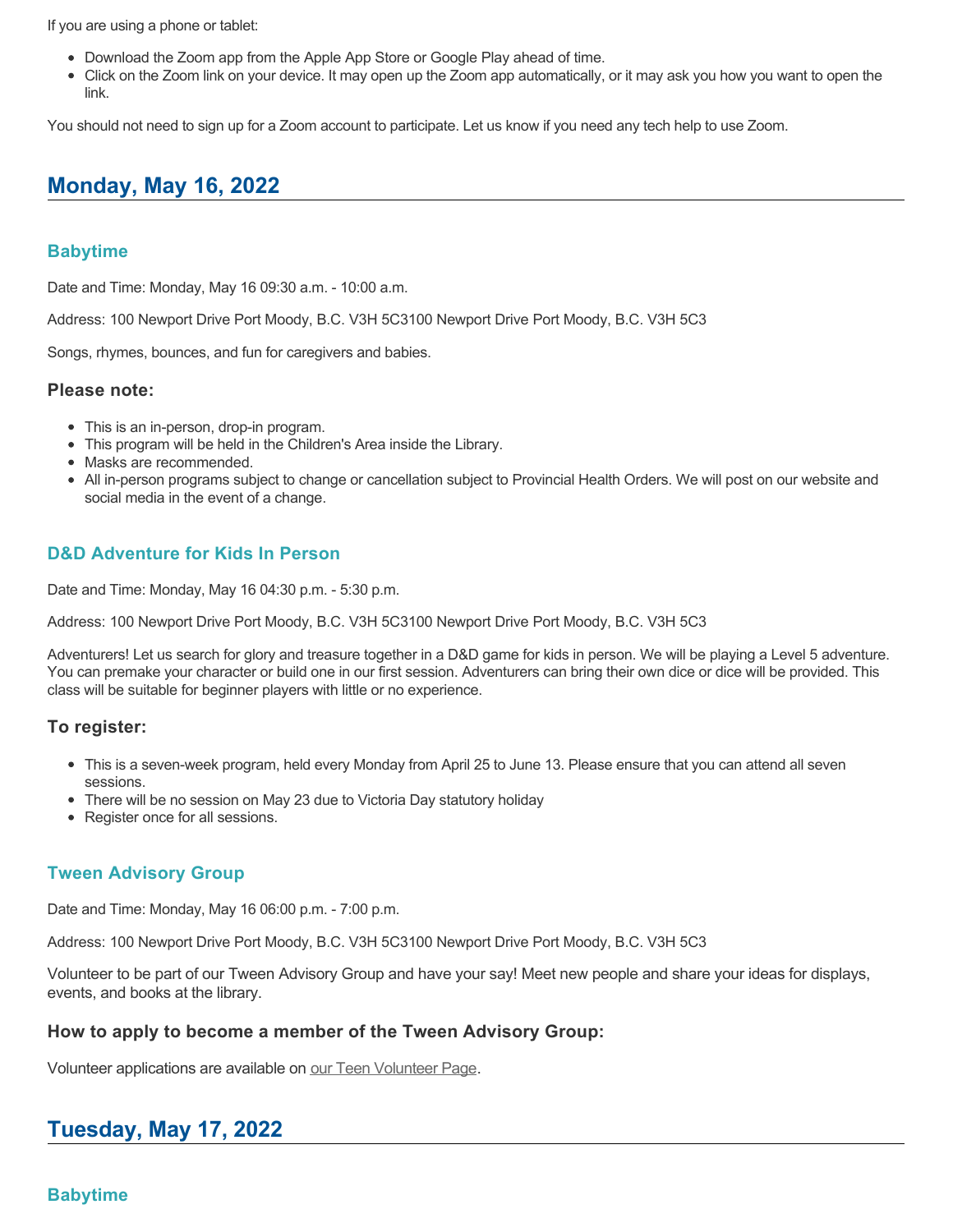Date and Time: Tuesday, May 17 09:30 a.m. - 10:00 a.m.

Address: 100 Newport Drive Port Moody, B.C. V3H 5C3100 Newport Drive Port Moody, B.C. V3H 5C3

Songs, rhymes, bounces, and fun for caregivers and babies.

#### **Please note:**

- This is an in-person, drop-in program.
- This program will be held in the Children's Area inside the Library.
- Masks are recommended.
- All in-person programs subject to change or cancellation subject to Provincial Health Orders. We will post on our website and social media in the event of a change.

## **Storytime**

Date and Time: Tuesday, May 17 10:30 a.m. - 11:00 a.m.

Address: 100 Newport Drive Port Moody, B.C. V3H 5C3100 Newport Drive Port Moody, B.C. V3H 5C3

An active family storytime with songs, music, puppets, stories, silliness, and more!

#### **Please note:**

- This is an in-person, drop-in program.
- This program will be held in the Children's Area inside the Library.
- Masks are recommended.
- All in-person programs subject to change or cancellation subject to Provincial Health Orders. We will post on our website and social media in the event of a change.

## **Minecraft Club**

Date and Time: Tuesday, May 17 04:00 p.m. - 5:00 p.m.

#### Address: ZoomZoom

Play Minecraft at the Library! Come explore, build, learn, mine, and - you guessed it – craft with other kids on the Library's server. We will have challenges and activities to complete as a team and some time to get lost in our block world! No previous experience needed.

### **Requirements:**

- You will need a computer and a copy of Minecraft: Bedrock Edition.
- You must read and agree to our [Minecraft Code of Conduct](https://www.portmoodylibrary.ca/en/services/edocs.ashx?docnumber=577372) before you sign up.

### **To register:**

- This is a seven-week program, held on Tuesdays, from May 3 to June 14. Please ensure that you can attend all sessions.
- Register once for all sessions.

# **To join the Zoom meeting:**

This program will be held on Zoom. Once you have registered for the program, we will email you the Zoom meeting link.

To join the meeting, at the start time of the program:

- If you are using a computer or laptop:
	- Click on the Zoom link and it will open up in your browser.
	- Click yes when prompted to open or download Zoom.
- If you are using a phone or tablet:
	- Download the Zoom app from the Apple App Store or Google Play ahead of time.
	- Click on the Zoom link on your device. It may open up the Zoom app automatically, or it may ask you how you want to open the link.
- You should not need to sign up for a Zoom account to participate. Let us know if you need any tech help to use Zoom.

# **D&D Adventure for Kids Online**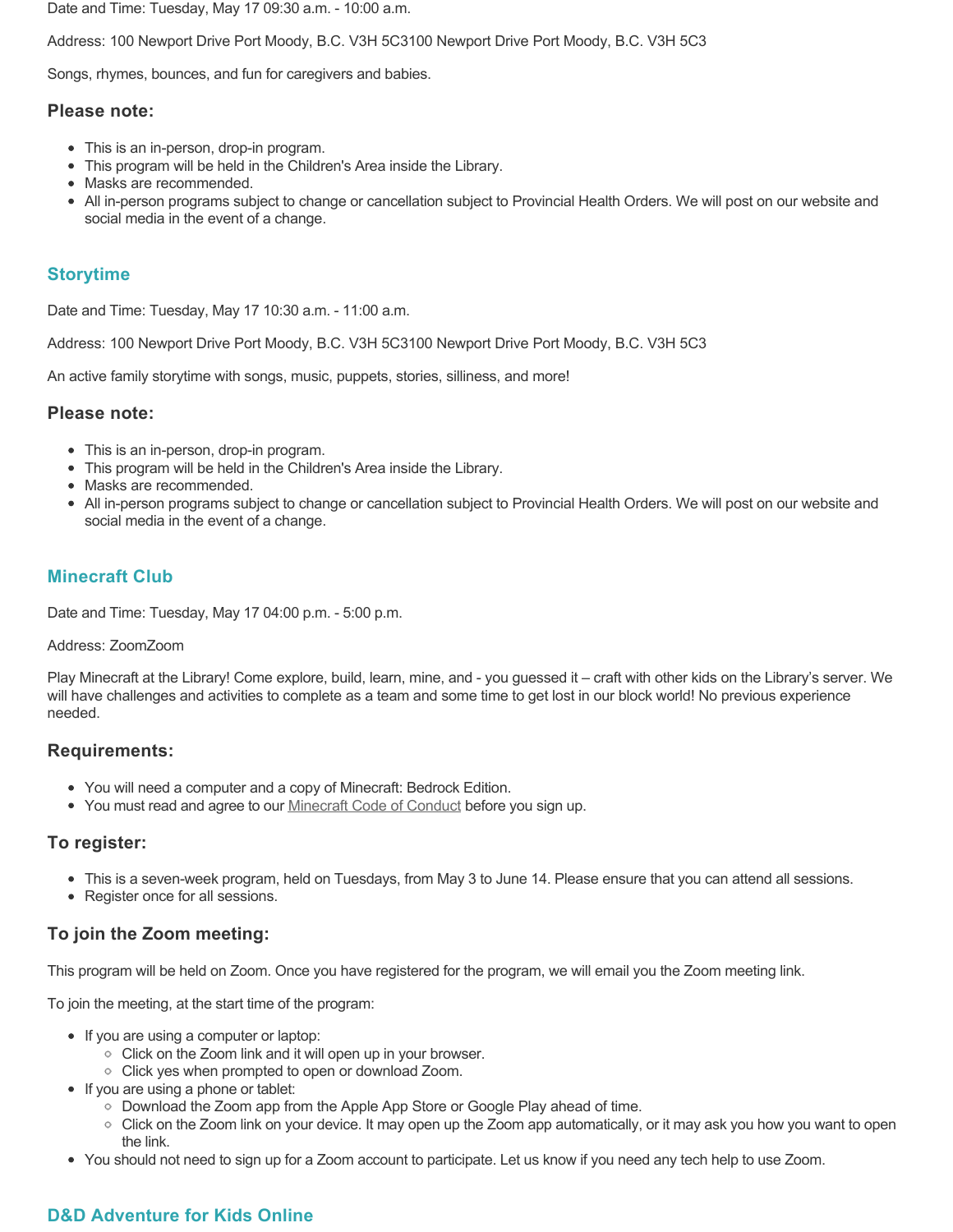Date and Time: Tuesday, May 17 04:00 p.m. - 5:00 p.m.

#### Address: ZoomZoom

Adventurers! Let us search for glory and treasure together in a D&D game for kids on Zoom.

- We will be playing a Level Five adventure.
- This class will be suitable for beginner players with little experience.
- No character? No problem! [Make a fast character.](https://fastcharacter.com/)
- If you don't have a 20-sided dice, [try this dice generator.](https://www.wizards.com/dnd/dice/dice.htm)

## **To register:**

- This is a seven-week program, held every Tuesday from May 3 to June 14. Please ensure that you can attend all seven sessions.
- Register once for all sessions.

## **How to join:**

This program will be held on Zoom. Once you have registered for the program, we will email you the Zoom meeting link.

To join the meeting, at the start time of the program:

- If you are using a computer or laptop:
	- Click on the Zoom link and it will open up in your browser.
	- Click yes when prompted to open or download Zoom.
- If you are using a phone or tablet:
	- Download the Zoom app from the Apple App Store or Google Play ahead of time.
	- Click on the Zoom link on your device. It may open up the Zoom app automatically, or it may ask you how you want to open the link.
- You should not need to sign up for a Zoom account to participate. Let us know if you need any tech help to use Zoom.

# **Book Buddies In Person**

Date and Time: Tuesday, May 17 04:30 p.m. - 5:30 p.m.

Address: 100 Newport Drive Port Moody, B.C. V3H 5C3100 Newport Drive Port Moody, B.C. V3H 5C3

Need extra time to practice reading? Children can work with a trained teen volunteer in person at the library to improve their reading skills.

### **How to register:**

- **Registration starts on April 23 (Saturday) at 9am.**
- Book Buddies is a four-week program on every Tuesday from May 10 to May 31. Please ensure that you can attend all four weeks.
- Choose only one Book Buddies session (Tuesday or Saturday).

# **Tween Makers Club**

Date and Time: Tuesday, May 17 06:30 p.m. - 7:30 p.m.

#### Address: ZoomZoom

Calling all artists, crafters, and makers: this program is for you! Join other tweens on Zoom to make arts and crafts projects together. Every session, you will pick up a secret package with all the supplies and during the program we will open it up to see what we will be making that week. Writing, painting, poetry, cross stitch, felting - the sky is the limit.

### **How to register and pick up your supplies:**

- Each Tween Makers Club session must be registered for individually.
- A Library staff member will contact you about supply pick up dates.

# **How to join the online program:**

This program will be held on Zoom. Once you have registered for the program, we will email you the Zoom meeting link.

At the start time of the program: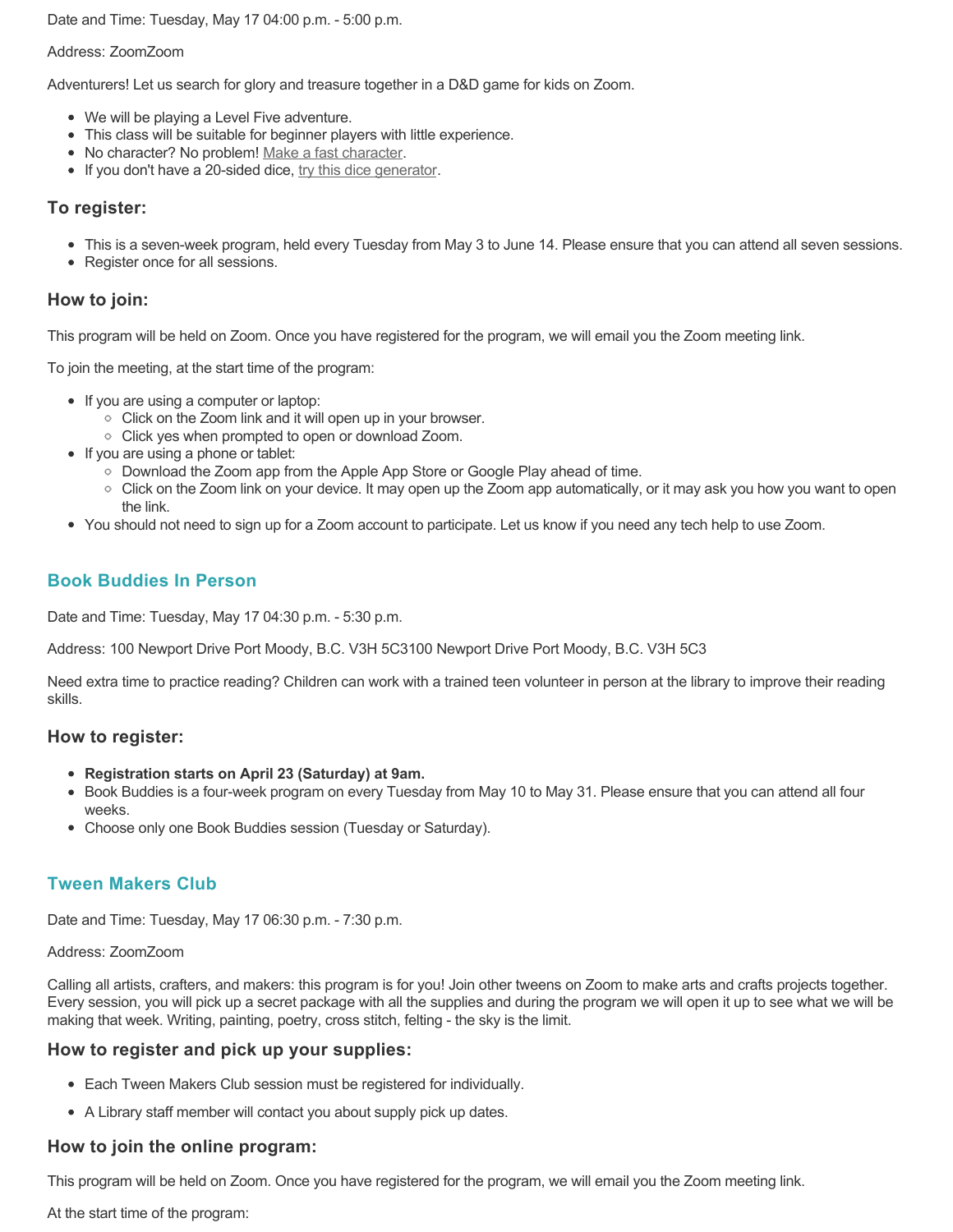- If you are using a computer or laptop:
	- Click on the Zoom link and it will open up in your browser.
	- $\circ$  Click yes when prompted to open or download Zoom.
- If you are using a phone or tablet:
	- Download the Zoom app from the Apple App Store or Google Play ahead of time.
	- Click on the Zoom link on your device. It may open up the Zoom app automatically, or it may ask you how you want to open the link.
- You should not need to sign up for a Zoom account to participate. Let us know if you need any tech help to use Zoom.

# **Wednesday, May 18, 2022**

## **Babytime**

Date and Time: Wednesday, May 18 09:30 a.m. - 10:00 a.m.

Address: 100 Newport Drive Port Moody, B.C. V3H 5C3100 Newport Drive Port Moody, B.C. V3H 5C3

Songs, rhymes, bounces, and fun for caregivers and babies.

#### **Please note:**

- This is an in-person, drop-in program.
- This program will be held in the Children's Area inside the Library.
- Masks are recommended.
- All in-person programs subject to change or cancellation subject to Provincial Health Orders. We will post on our website and social media in the event of a change.

## **English Practice Group - Intermediate/Advanced, In-Person**

Date and Time: Wednesday, May 18 10:30 a.m. - 12:00 p.m.

Address: 100 Newport Drive Port Moody, B.C. V3H 5C3100 Newport Drive Port Moody, B.C. V3H 5C3

Are you looking for ways to keep your community connection while improving your English? Participate in our English Practice Group! Practice your English speaking and listening skills, develop friendships, and learn more about Tri-Cities, Canada, and available community resources.

This class is suitable for beginners.

In partnership with [SHARE Family & Community Services.](https://sharesociety.ca/)

# **Storytime**

Date and Time: Wednesday, May 18 10:30 a.m. - 11:00 a.m.

Address: 100 Newport Drive Port Moody, B.C. V3H 5C3100 Newport Drive Port Moody, B.C. V3H 5C3

An active family storytime with songs, music, puppets, stories, silliness, and more!

#### **Please note:**

- This is an in-person, drop-in program.
- This program will be held in the Children's Area inside the Library.
- Masks are recommended.
- All in-person programs subject to change or cancellation subject to Provincial Health Orders. We will post on our website and social media in the event of a change.

# **English Practice Group - Intermediate, Online**

Date and Time: Wednesday, May 18 02:00 p.m. - 3:00 p.m.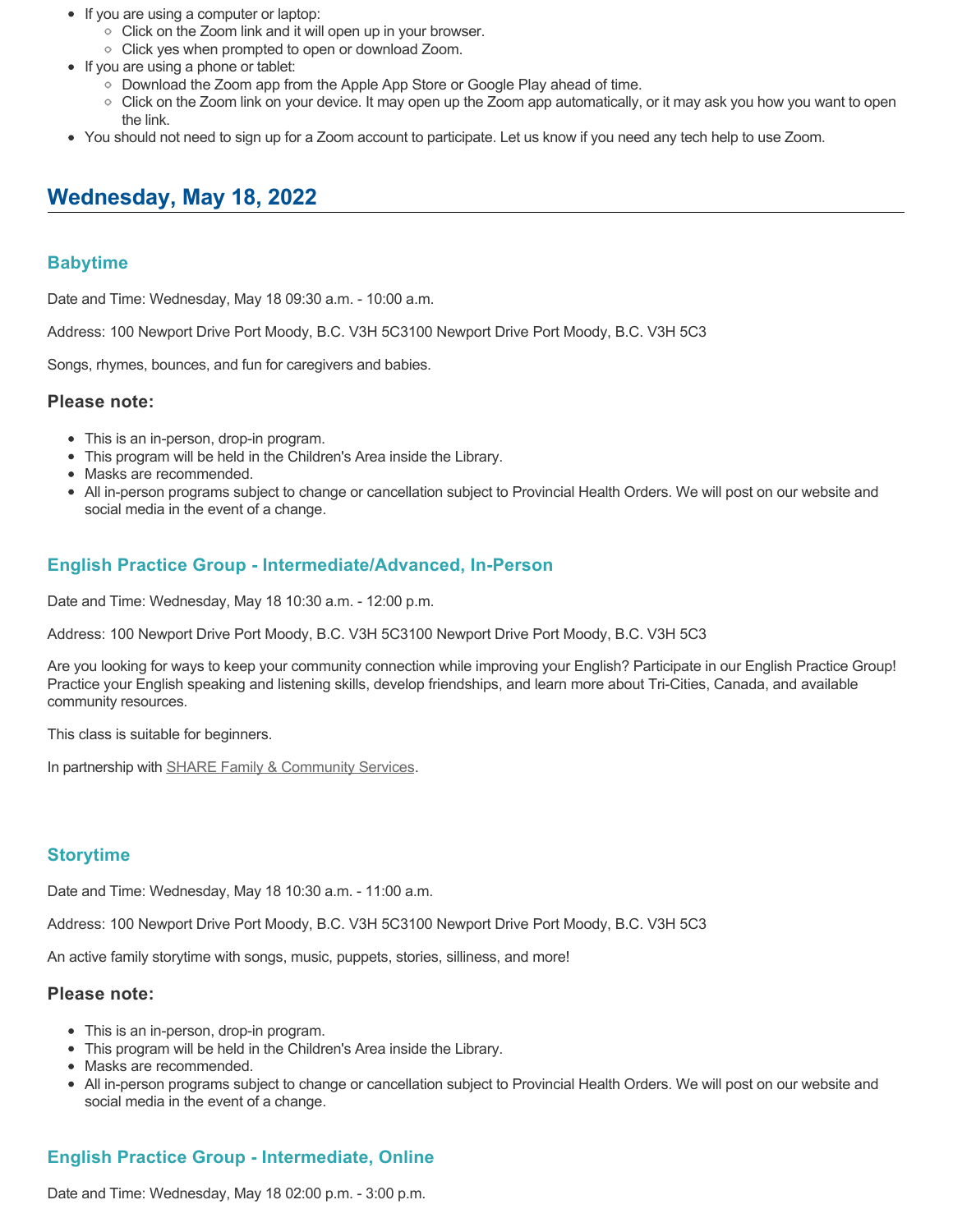#### Address: ZoomZoom

Are you looking for ways to keep your community connection while improving your English? Participate in our English Practice Group in the comfort of your home! Practice your English speaking and listening skills, develop friendships, and learn more about community resources.

For intermediate level English learners.

## **How to join the online program:**

This program will be held on Zoom. Once you have registered for the program, we will email you the Zoom meeting link.

At the start time of the program:

- If you are using a computer or laptop:
	- Click on the Zoom link and it will open up in your browser.
	- Click yes when prompted to open or download Zoom.
- If you are using a phone or tablet:
	- Download the Zoom app from the Apple App Store or Google Play ahead of time.
	- $\circ$  Click on the Zoom link on your device. It may open up the Zoom app automatically, or it may ask you how you want to open the link.
- You should not need to sign up for a Zoom account to participate. Let us know if you need any tech help to use Zoom.

## **Kids' Writing Club In Person**

Date and Time: Wednesday, May 18 04:00 p.m. - 5:00 p.m.

Address: 100 Newport Drive Port Moody, B.C. V3H 5C3100 Newport Drive Port Moody, B.C. V3H 5C3

Are you an aspiring writer? Join a writing club just for you. We will do fun activties, writing games, have special guests, and work on our own projects.

Please note, this program is in person.

#### **How to register:**

- The Kids' Writing Club is a seven-week program, held every Wednesday from May 4 June 15.
- You only have to register once for all sessions.

# **Thursday, May 19, 2022**

### **Storytime**

Date and Time: Thursday, May 19 10:30 a.m. - 11:00 a.m.

Address: 100 Newport Drive Port Moody, B.C. V3H 5C3100 Newport Drive Port Moody, B.C. V3H 5C3

An active family storytime with songs, music, puppets, stories, silliness, and more!

#### **Please note:**

- This is an in-person, drop-in program.
- This program will be held in the Children's Area inside the Library.
- Masks are recommended.
- All in-person programs subject to change or cancellation subject to Provincial Health Orders. We will post on our website and social media in the event of a change.

# **English Practice Group - Beginners, In-Person**

Date and Time: Thursday, May 19 11:30 a.m. - 1:00 p.m.

Address: 100 Newport Drive, Port Moody, V3H 5C3100 Newport Drive, Port Moody, V3H 5C3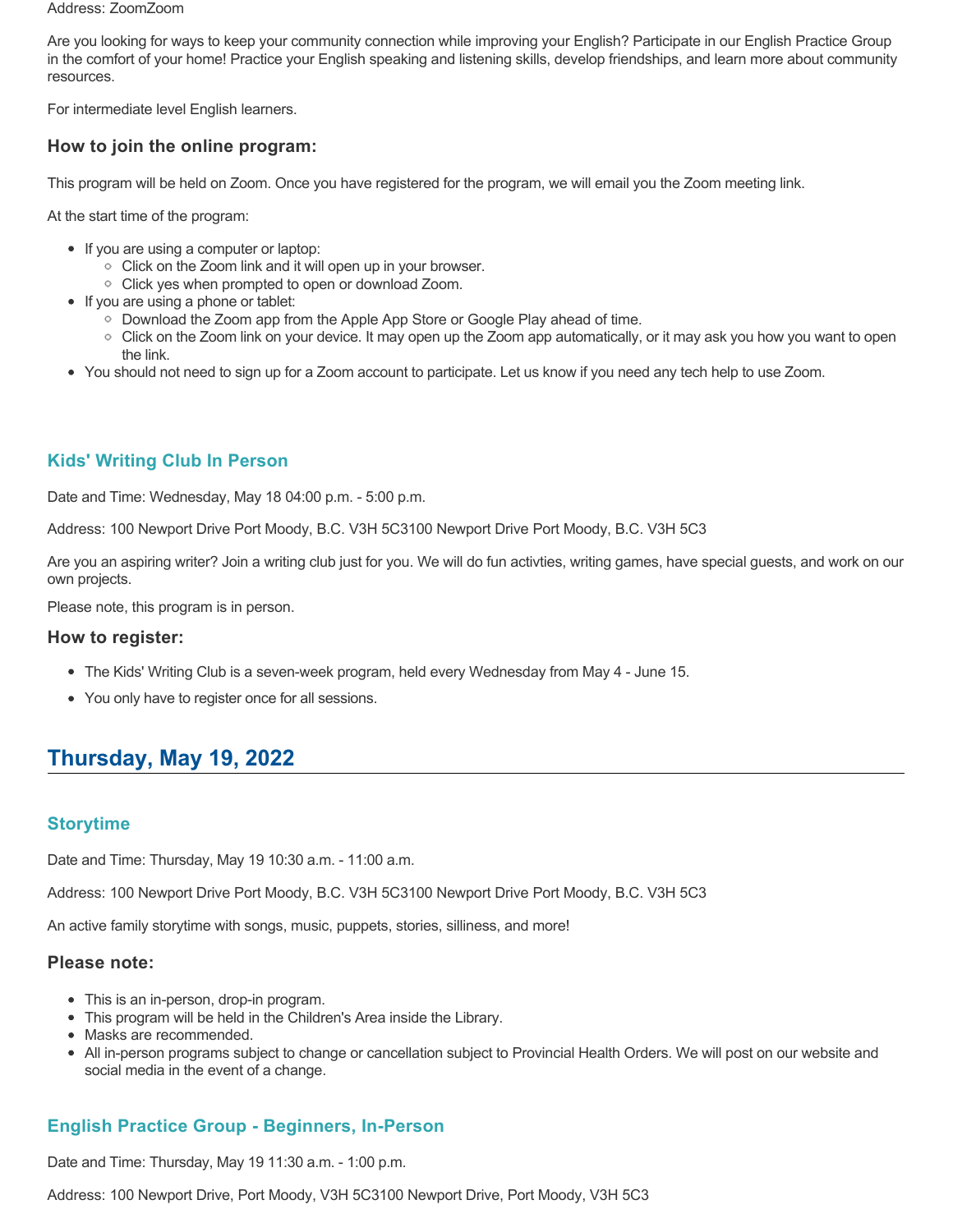English Language Practice Groups Program offers conversation groups where participants can increase their English language speaking skills, know more about Tri-Cities / Canada and available community resources, and make friendships. This class is suitable for beginners.

In partnership with **SHARE Family & Community Services**.

# **Kids' Writing Club Online**

Date and Time: Thursday, May 19 04:00 p.m. - 5:00 p.m.

#### Address: ZoomZoom

Are you an aspiring writer? Join a writing club just for you. We will do fun activities, writing games, have special guests, and work on our own projects.

## **How to register:**

- The Kids' Writing Club is a seven-week program, held every Thursday from May 5 June 16.
- You only have to register once for all sessions.

## **How to join the online program:**

This program will be held over Zoom. Once you have registered for the program, we will email you the Zoom meeting link.

At the start time of the program:

- If you are using a computer or laptop:
	- Click on the Zoom link and it will open up in your browser.
	- Click yes when prompted to open or download Zoom.
- If you are using a phone or tablet:
	- Download the Zoom app from the Apple App Store or Google Play ahead of time.
	- Click on the Zoom link on your device. It may open up the Zoom app automatically, or it may ask you how you want to open the link.
- You should not need to sign up for a Zoom account to participate. Let us know if you need any tech help to use Zoom.

# **Minecraft Club**

Date and Time: Thursday, May 19 04:00 p.m. - 5:00 p.m.

#### Address: ZoomZoom

Play Minecraft at the Library! Come explore, build, learn, mine, and - you guessed it – craft with other kids on the Library's server. We will have challenges and activities to complete as a team and some time to get lost in our block world! No previous experience needed.

### **Requirements:**

- You will need a computer and a copy of Minecraft: Bedrock Edition.
- You must read and agree to our [Minecraft Code of Conduct](https://www.portmoodylibrary.ca/en/services/edocs.ashx?docnumber=577372) before you sign up.

### **To register:**

- This is a seven-week program, held on Thursdays, from May 5 to June 16. Please ensure that you can attend all sessions.
- Register once for all sessions.

# **To join the Zoom meeting:**

This program will be held on Zoom. Once you have registered for the program, we will email you the Zoom meeting link.

To join the meeting, at the start time of the program:

- If you are using a computer or laptop:
	- Click on the Zoom link and it will open up in your browser.
	- Click yes when prompted to open or download Zoom.
- If you are using a phone or tablet:
	- Download the Zoom app from the Apple App Store or Google Play ahead of time.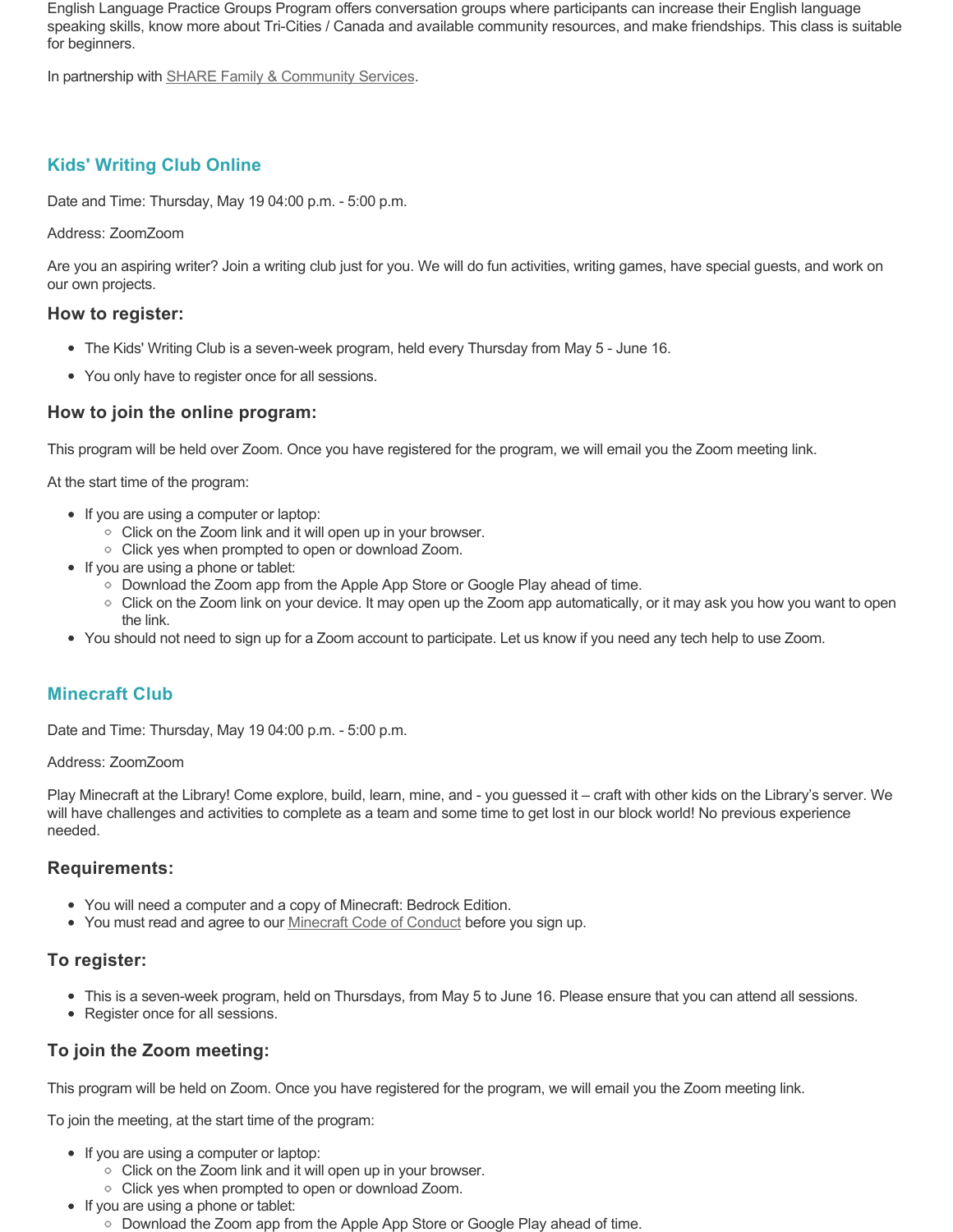- $\circ$  Click on the Zoom link on your device. It may open up the Zoom app automatically, or it may ask you how you want to open the link.
- You should not need to sign up for a Zoom account to participate. Let us know if you need any tech help to use Zoom.

# **Friday, May 20, 2022**

## **Babytime**

Date and Time: Friday, May 20 10:30 a.m. - 11:00 a.m.

Address: 100 Newport Drive Port Moody, B.C. V3H 5C3100 Newport Drive Port Moody, B.C. V3H 5C3

Songs, rhymes, bounces, and fun for caregivers and babies.

#### **Please note:**

- This is an in-person, drop-in program.
- This program will be held in the Children's Area inside the Library.
- Masks are recommended.
- All in-person programs subject to change or cancellation subject to Provincial Health Orders. We will post on our website and social media in the event of a change.

# **English Learners' Book Club - In-Person**

Date and Time: Friday, May 20 01:00 p.m. - 2:00 p.m.

Address: 100 Newport Drive, Port Moody, V3H 5C3100 Newport Drive, Port Moody, V3H 5C3

Do you love books and want to practice your English? Join this group where you will read and discuss a book written for adult learners together.

This class is suitable for intermediate and advanced learners.

Please pick up your book from the Library's Accounts Desk before the meeting.

In partnership with [SHARE Family & Community Services.](https://sharesociety.ca/)

### **D&D for Tweens Online**

Date and Time: Friday, May 20 04:00 p.m. - 5:00 p.m.

#### Address: ZoomZoom

Adventurers! Let us search for glory and treasure together in a D&D game on Zoom.

- We will be playing a Level 10 adventure.
- Experience playing D&D required.
- No character? No problem! [Make a fast character.](https://fastcharacter.com/)
- If you don't have a 20-sided dice, [try this dice generator.](https://www.wizards.com/dnd/dice/dice.htm)

#### **How to register:**

- This is a six-week program, held every Friday from May 6 to June 10. Please ensure that you can attend all six sessions.
- Register once for all sessions.

### **How to join:**

This program will be held on Zoom. Once you have registered for the program, we will email you the Zoom meeting link.

To join the meeting, at the start time of the program: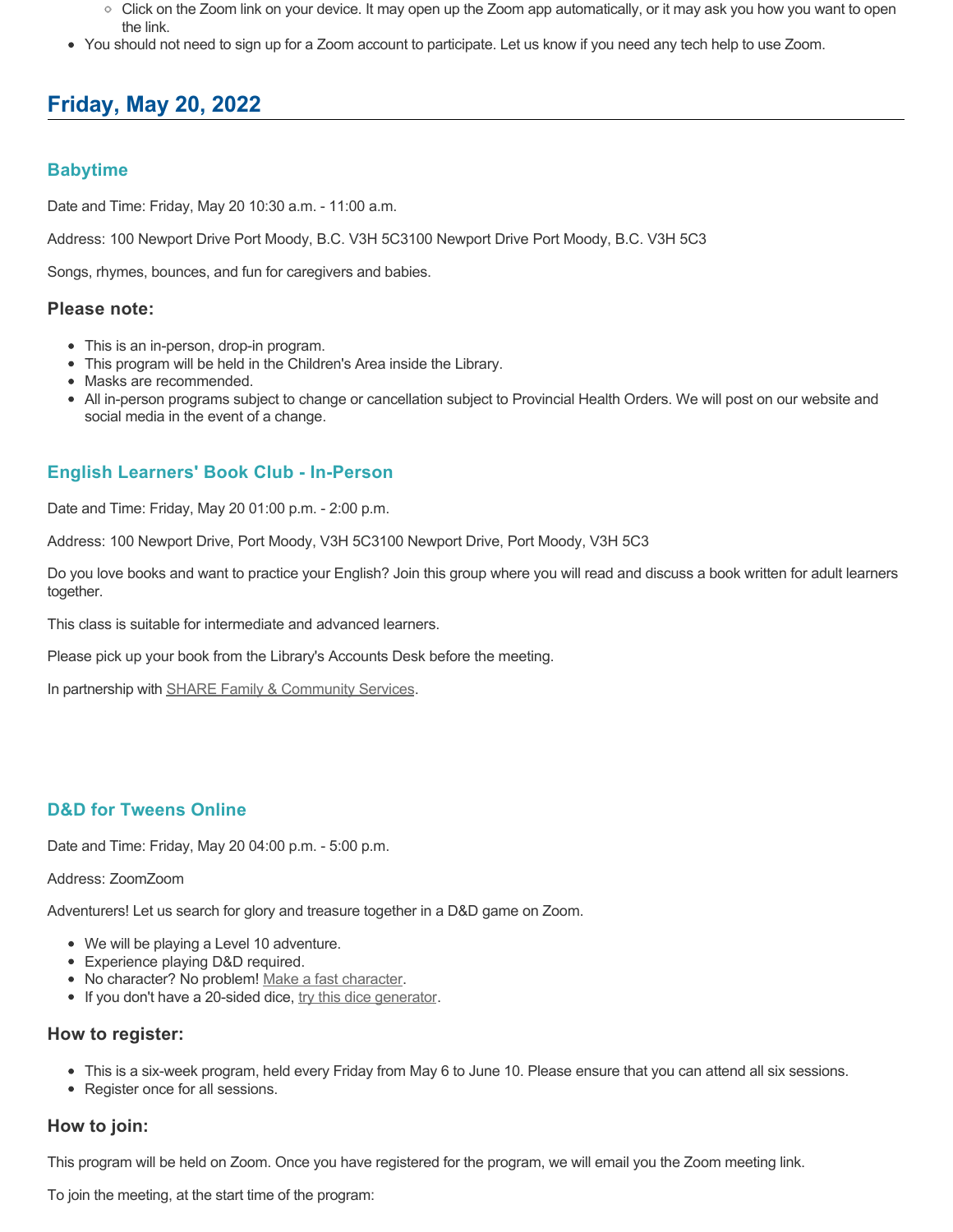- If you are using a computer or laptop:
	- Click on the Zoom link and it will open up in your browser.
	- Click yes when prompted to open or download Zoom.
- If you are using a phone or tablet:
	- Download the Zoom app from the Apple App Store or Google Play ahead of time.
	- Click on the Zoom link on your device. It may open up the Zoom app automatically, or it may ask you how you want to open the link.
- You should not need to sign up for a Zoom account to participate. Let us know if you need any tech help to use Zoom.

# **Saturday, May 21, 2022**

# **Book Buddies Online**

Date and Time: Saturday, May 21 10:00 a.m. - 10:50 a.m.

Address: ZoomZoom

Need extra time to practice reading? Children can work with a teen volunteer over Zoom to improve their reading skills.

### **How to register:**

- **Registration starts on April 23 (Saturday) at 9am.**
- Book Buddies is a four-week program on every Saturday from May 14 to June 4.
- Choose only one Book Buddies session (Tuesday or Saturday).

#### **How to join:**

This program will be an online meeting via Zoom. We will email you a meeting link after we have confirmed your registration.

At the start time of the program:

If you are using a computer or laptop:

- Click on the Zoom link and it will open up in your browser.
- Click yes when prompted to open or download Zoom.

If you are using a phone or tablet:

- Download the Zoom app from the Apple App Store or Google Play ahead of time.
- Click on the Zoom link on your device. It may open up the Zoom app automatically, or it may ask you how you want to open the link.

You should not need to sign up for a Zoom account to participate. Let us know if you need any tech help to use Zoom.

# **Keep It Fictional Book Chat**

Date and Time: Saturday, May 21 10:00 a.m. - 11:00 a.m.

Address: Library Facebook PageLibrary Facebook Page

Book lovers! Join our librarians for an hour of book recommendations on **[Facebook](https://www.facebook.com/pomolibrary)** as we suggest books for the topic of the week every Saturday at 10am.

Can't make it to the live presentations? Our book chats will be available on our **Facebook page and our [YouTube channel](https://www.youtube.com/channel/UC2I_AE1E_BpN8xBXwyzhiYg?view_as=subscriber)**. You can also [subscribe to our podcast](https://anchor.fm/keepitfictional) and listen to our book chat on your favourite podcast app.

Want our staff to recommend some books for you? Fill out our [personalized reading suggestion form](https://www.portmoodylibrary.ca/en/borrow/reading-suggestions.aspx).

# **Tuesday, May 24, 2022**

### **Babytime**

Date and Time: Tuesday, May 24 09:30 a.m. - 10:00 a.m.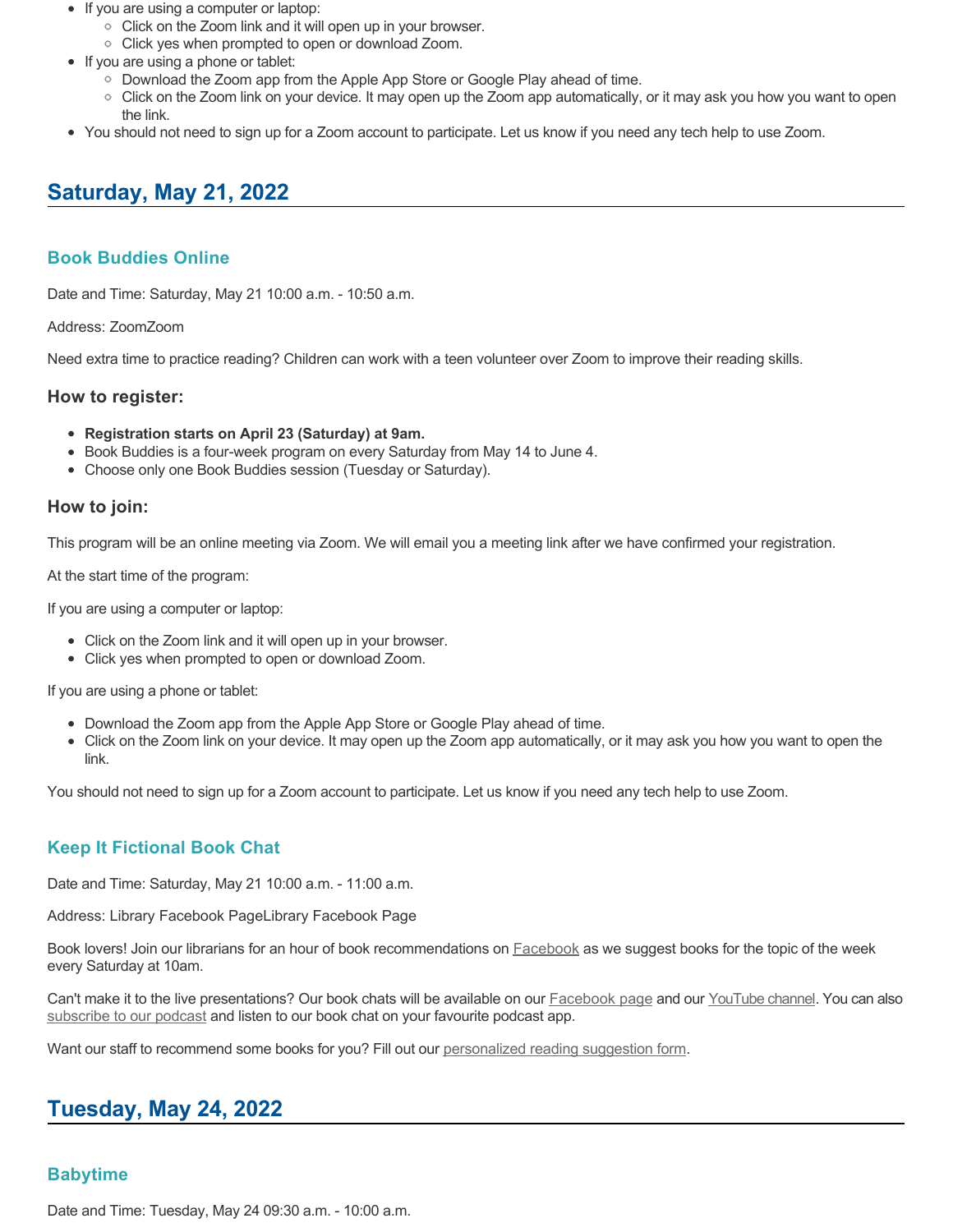Address: 100 Newport Drive Port Moody, B.C. V3H 5C3100 Newport Drive Port Moody, B.C. V3H 5C3

Songs, rhymes, bounces, and fun for caregivers and babies.

### **Please note:**

- This is an in-person, drop-in program.
- This program will be held in the Children's Area inside the Library.
- Masks are recommended.
- All in-person programs subject to change or cancellation subject to Provincial Health Orders. We will post on our website and social media in the event of a change.

## **Storytime**

Date and Time: Tuesday, May 24 10:30 a.m. - 11:00 a.m.

Address: 100 Newport Drive Port Moody, B.C. V3H 5C3100 Newport Drive Port Moody, B.C. V3H 5C3

An active family storytime with songs, music, puppets, stories, silliness, and more!

#### **Please note:**

- This is an in-person, drop-in program.
- This program will be held in the Children's Area inside the Library.
- Masks are recommended.
- All in-person programs subject to change or cancellation subject to Provincial Health Orders. We will post on our website and social media in the event of a change.

## **Minecraft Club**

Date and Time: Tuesday, May 24 04:00 p.m. - 5:00 p.m.

#### Address: ZoomZoom

Play Minecraft at the Library! Come explore, build, learn, mine, and - you guessed it – craft with other kids on the Library's server. We will have challenges and activities to complete as a team and some time to get lost in our block world! No previous experience needed.

#### **Requirements:**

- You will need a computer and a copy of Minecraft: Bedrock Edition.
- You must read and agree to our [Minecraft Code of Conduct](https://www.portmoodylibrary.ca/en/services/edocs.ashx?docnumber=577372) before you sign up.

### **To register:**

- This is a seven-week program, held on Tuesdays, from May 3 to June 14. Please ensure that you can attend all sessions.
- Register once for all sessions.

### **To join the Zoom meeting:**

This program will be held on Zoom. Once you have registered for the program, we will email you the Zoom meeting link.

To join the meeting, at the start time of the program:

- If you are using a computer or laptop:
	- Click on the Zoom link and it will open up in your browser.
	- $\circ$  Click yes when prompted to open or download Zoom.
- If you are using a phone or tablet:
	- Download the Zoom app from the Apple App Store or Google Play ahead of time.
	- Click on the Zoom link on your device. It may open up the Zoom app automatically, or it may ask you how you want to open the link.
- You should not need to sign up for a Zoom account to participate. Let us know if you need any tech help to use Zoom.

# **D&D Adventure for Kids Online**

Date and Time: Tuesday, May 24 04:00 p.m. - 5:00 p.m.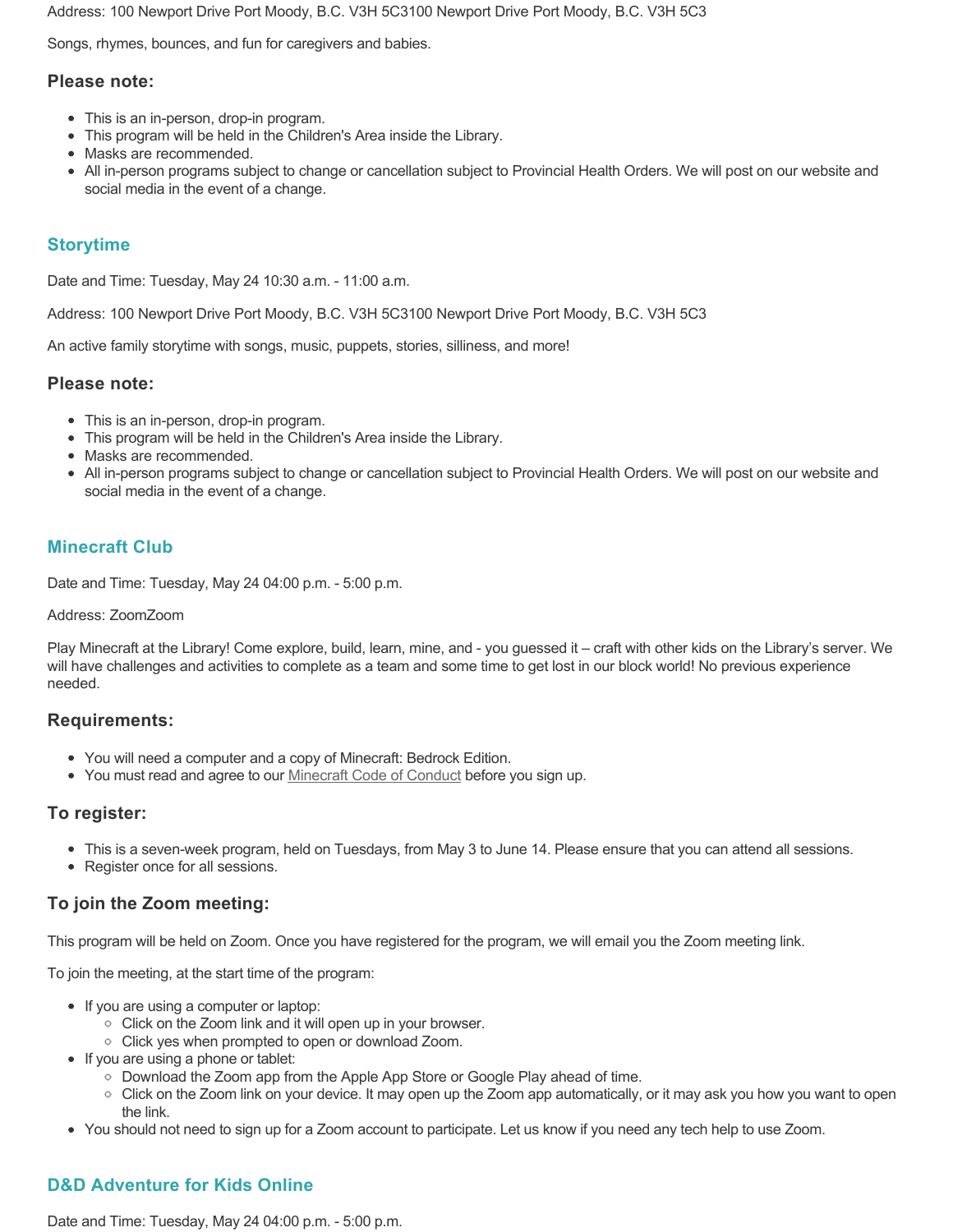#### Address: ZoomZoom

Adventurers! Let us search for glory and treasure together in a D&D game for kids on Zoom.

- We will be playing a Level Five adventure.
- This class will be suitable for beginner players with little experience.
- No character? No problem! [Make a fast character.](https://fastcharacter.com/)
- If you don't have a 20-sided dice, [try this dice generator.](https://www.wizards.com/dnd/dice/dice.htm)

## **To register:**

- This is a seven-week program, held every Tuesday from May 3 to June 14. Please ensure that you can attend all seven sessions.
- Register once for all sessions.

## **How to join:**

This program will be held on Zoom. Once you have registered for the program, we will email you the Zoom meeting link.

To join the meeting, at the start time of the program:

- If you are using a computer or laptop:
	- Click on the Zoom link and it will open up in your browser.
	- Click yes when prompted to open or download Zoom.
- If you are using a phone or tablet:
	- Download the Zoom app from the Apple App Store or Google Play ahead of time.
	- Click on the Zoom link on your device. It may open up the Zoom app automatically, or it may ask you how you want to open the link.
- You should not need to sign up for a Zoom account to participate. Let us know if you need any tech help to use Zoom.

# **Book Buddies In Person**

Date and Time: Tuesday, May 24 04:30 p.m. - 5:30 p.m.

Address: 100 Newport Drive Port Moody, B.C. V3H 5C3100 Newport Drive Port Moody, B.C. V3H 5C3

Need extra time to practice reading? Children can work with a trained teen volunteer in person at the library to improve their reading skills.

### **How to register:**

- **Registration starts on April 23 (Saturday) at 9am.**
- Book Buddies is a four-week program on every Tuesday from May 10 to May 31. Please ensure that you can attend all four weeks.
- Choose only one Book Buddies session (Tuesday or Saturday).

# **Wednesday, May 25, 2022**

# **Babytime**

Date and Time: Wednesday, May 25 09:30 a.m. - 10:00 a.m.

Address: 100 Newport Drive Port Moody, B.C. V3H 5C3100 Newport Drive Port Moody, B.C. V3H 5C3

Songs, rhymes, bounces, and fun for caregivers and babies.

# **Please note:**

- This is an in-person, drop-in program.
- This program will be held in the Children's Area inside the Library.
- Masks are recommended.
- All in-person programs subject to change or cancellation subject to Provincial Health Orders. We will post on our website and social media in the event of a change.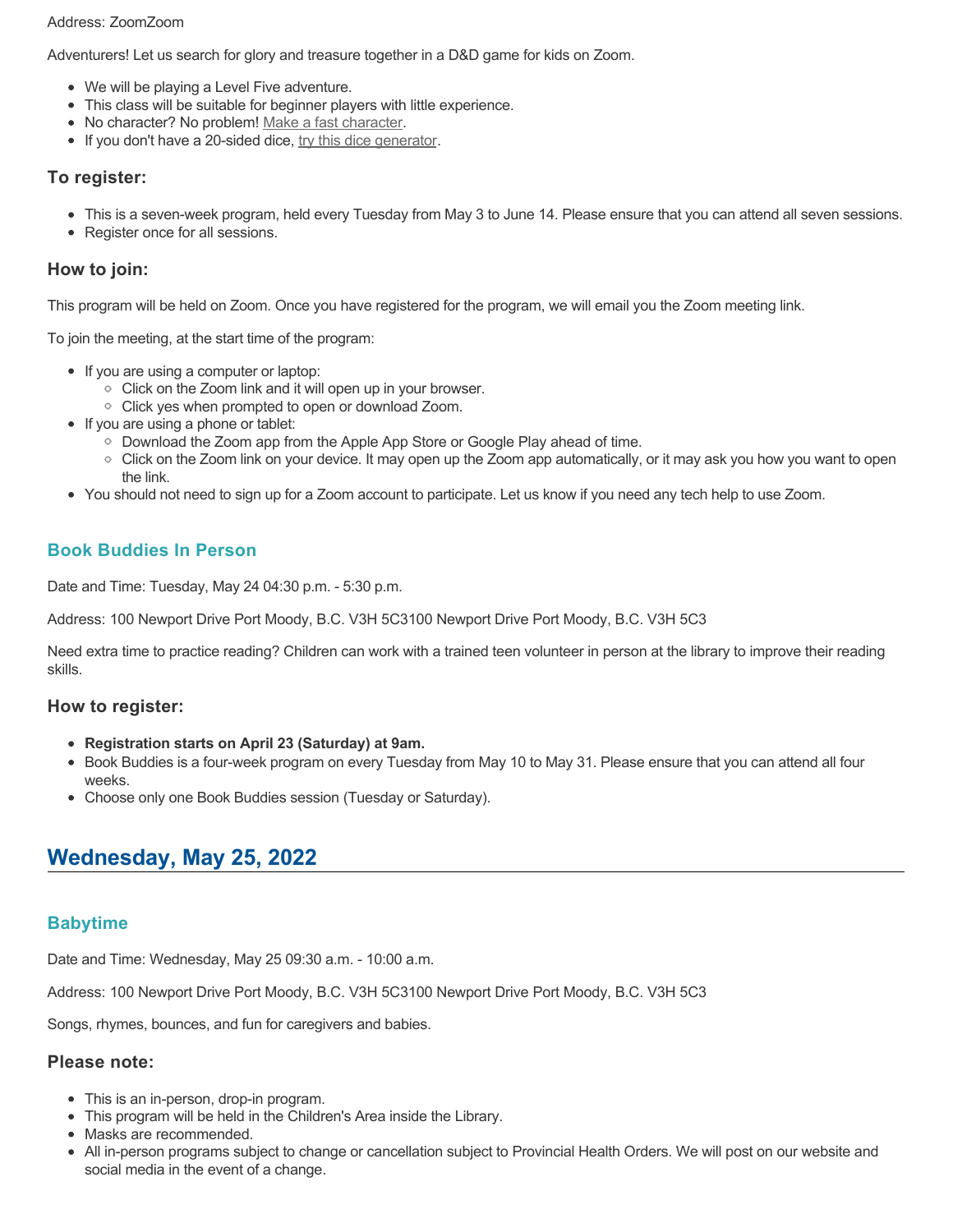### **English Practice Group - Intermediate/Advanced, In-Person**

Date and Time: Wednesday, May 25 10:30 a.m. - 12:00 p.m.

Address: 100 Newport Drive Port Moody, B.C. V3H 5C3100 Newport Drive Port Moody, B.C. V3H 5C3

Are you looking for ways to keep your community connection while improving your English? Participate in our English Practice Group! Practice your English speaking and listening skills, develop friendships, and learn more about Tri-Cities, Canada, and available community resources.

This class is suitable for beginners.

In partnership with **SHARE Family & Community Services**.

# **Storytime**

Date and Time: Wednesday, May 25 10:30 a.m. - 11:00 a.m.

Address: 100 Newport Drive Port Moody, B.C. V3H 5C3100 Newport Drive Port Moody, B.C. V3H 5C3

An active family storytime with songs, music, puppets, stories, silliness, and more!

### **Please note:**

- This is an in-person, drop-in program.
- This program will be held in the Children's Area inside the Library.
- Masks are recommended.
- All in-person programs subject to change or cancellation subject to Provincial Health Orders. We will post on our website and social media in the event of a change.

# **English Practice Group - Intermediate, Online**

Date and Time: Wednesday, May 25 02:00 p.m. - 3:00 p.m.

#### Address: ZoomZoom

Are you looking for ways to keep your community connection while improving your English? Participate in our English Practice Group in the comfort of your home! Practice your English speaking and listening skills, develop friendships, and learn more about community resources.

For intermediate level English learners.

### **How to join the online program:**

This program will be held on Zoom. Once you have registered for the program, we will email you the Zoom meeting link.

At the start time of the program:

- If you are using a computer or laptop:
	- Click on the Zoom link and it will open up in your browser.
	- Click yes when prompted to open or download Zoom.
- If you are using a phone or tablet:
	- Download the Zoom app from the Apple App Store or Google Play ahead of time.
	- Click on the Zoom link on your device. It may open up the Zoom app automatically, or it may ask you how you want to open the link.
- You should not need to sign up for a Zoom account to participate. Let us know if you need any tech help to use Zoom.

# **Kids' Writing Club In Person**

Date and Time: Wednesday, May 25 04:00 p.m. - 5:00 p.m.

Address: 100 Newport Drive Port Moody, B.C. V3H 5C3100 Newport Drive Port Moody, B.C. V3H 5C3

Are you an aspiring writer? Join a writing club just for you. We will do fun activties, writing games, have special guests, and work on our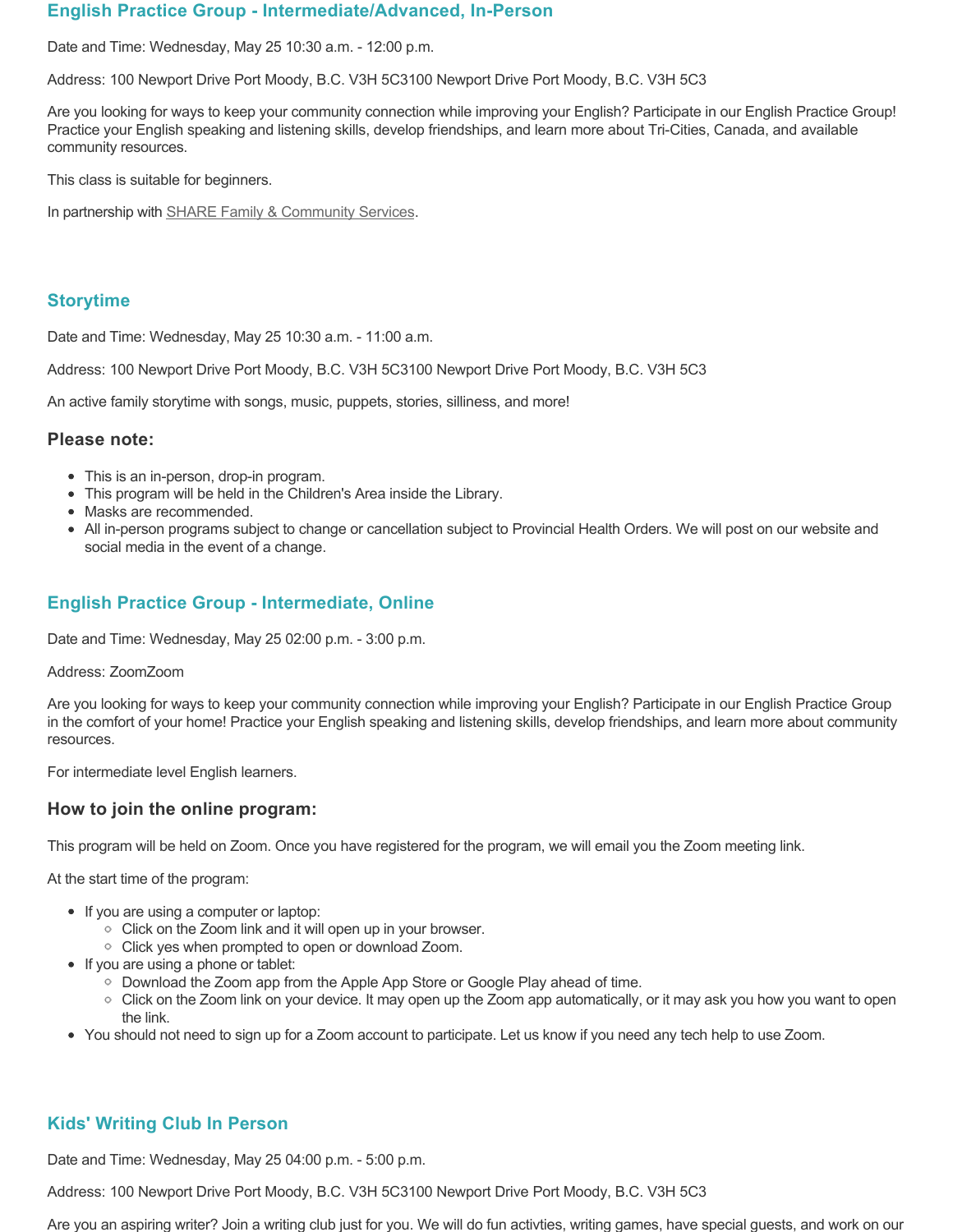own projects.

Please note, this program is in person.

## **How to register:**

- The Kids' Writing Club is a seven-week program, held every Wednesday from May 4 June 15.
- You only have to register once for all sessions.

# **Zine Making Workshop**

Date and Time: Wednesday, May 25 06:30 p.m. - 7:30 p.m.

Address: 100 Newport Drive Port Moody, B.C. V3H 5C3100 Newport Drive Port Moody, B.C. V3H 5C3

Zines are homemade magazines, with a twist! They are fun and free and can be on any topic you can think of, and are an important way to give a voice to people whose voices are often neglected in traditional media. We will make our own Zines about the things we are passionate about, using mixed media and creative methods.

# **Books in Suitcases Book Club**

Date and Time: Wednesday, May 25 07:00 p.m. - 8:30 p.m.

#### Address: ZoomZoom

Join us for a "bring your own read" book club inspired and presented in partnership with the [Port Moody Station Museum.](http://portmoodymuseum.org/) Chat with your fellow book lovers about past favourites, current reads, and get great recommendations.

May theme: Be True to You – A book that you loved and a book to recommend to the group! Join us for a bring your own read book club! Every month we share books on a theme and trade recommendations with our fellow book lovers.

### **How to join:**

This program will be an online meeting via Zoom. Once you have registered for the program, you will receive an email with a meeting link.

At the start time of the program:

If you are using a computer or laptop:

- Click on the Zoom link and it will open up in your browser.
- Click yes when prompted to open or download Zoom.

If you are using a phone or tablet:

- Download the Zoom app from the Apple App Store or Google Play ahead of time.
- Click on the Zoom link on your device. It may open up the Zoom app automatically, or it may ask you how you want to open the link.

You should not need to sign up for a Zoom account to participate. Let us know if you need any tech help to use Zoom.

# **Thursday, May 26, 2022**

# **Storytime**

Date and Time: Thursday, May 26 10:30 a.m. - 11:00 a.m.

Address: 100 Newport Drive Port Moody, B.C. V3H 5C3100 Newport Drive Port Moody, B.C. V3H 5C3

An active family storytime with songs, music, puppets, stories, silliness, and more!

#### **Please note:**

- This is an in-person, drop-in program.
- This program will be held in the Children's Area inside the Library.
- Masks are recommended.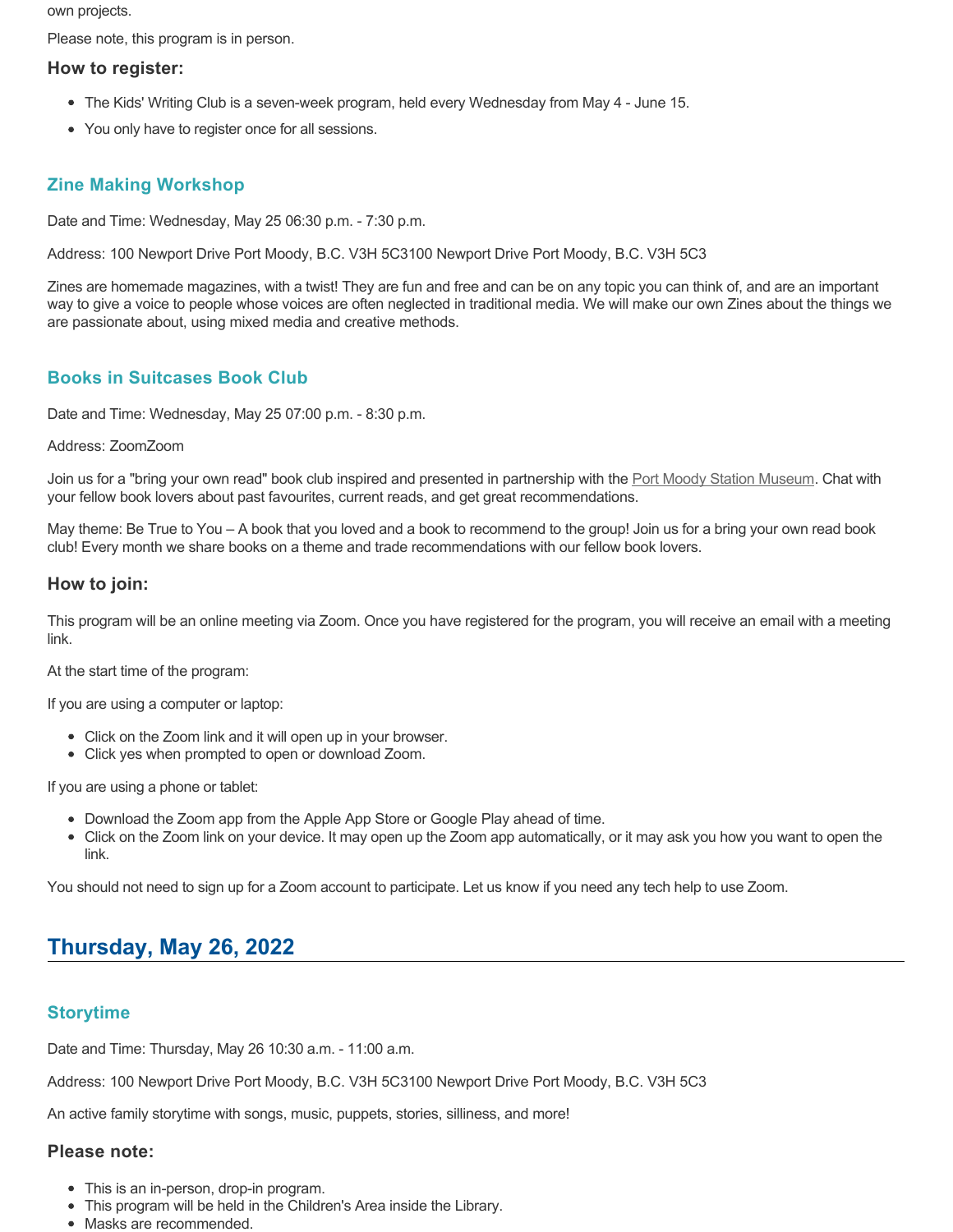All in-person programs subject to change or cancellation subject to Provincial Health Orders. We will post on our website and social media in the event of a change.

# **English Practice Group - Beginners, In-Person**

Date and Time: Thursday, May 26 11:30 a.m. - 1:00 p.m.

Address: 100 Newport Drive, Port Moody, V3H 5C3100 Newport Drive, Port Moody, V3H 5C3

English Language Practice Groups Program offers conversation groups where participants can increase their English language speaking skills, know more about Tri-Cities / Canada and available community resources, and make friendships. This class is suitable for beginners.

In partnership with **SHARE Family & Community Services**.

# **Minecraft Club**

Date and Time: Thursday, May 26 04:00 p.m. - 5:00 p.m.

# Address: ZoomZoom

Play Minecraft at the Library! Come explore, build, learn, mine, and - you guessed it – craft with other kids on the Library's server. We will have challenges and activities to complete as a team and some time to get lost in our block world! No previous experience needed.

# **Requirements:**

- You will need a computer and a copy of Minecraft: Bedrock Edition.
- You must read and agree to our [Minecraft Code of Conduct](https://www.portmoodylibrary.ca/en/services/edocs.ashx?docnumber=577372) before you sign up.

# **To register:**

- This is a seven-week program, held on Thursdays, from May 5 to June 16. Please ensure that you can attend all sessions.
- Register once for all sessions.

# **To join the Zoom meeting:**

This program will be held on Zoom. Once you have registered for the program, we will email you the Zoom meeting link.

To join the meeting, at the start time of the program:

- If you are using a computer or laptop:
	- Click on the Zoom link and it will open up in your browser.
	- Click yes when prompted to open or download Zoom.
- If you are using a phone or tablet:
	- Download the Zoom app from the Apple App Store or Google Play ahead of time.
	- Click on the Zoom link on your device. It may open up the Zoom app automatically, or it may ask you how you want to open the link.
- You should not need to sign up for a Zoom account to participate. Let us know if you need any tech help to use Zoom.

# **Kids' Writing Club Online**

Date and Time: Thursday, May 26 04:00 p.m. - 5:00 p.m.

#### Address: ZoomZoom

Are you an aspiring writer? Join a writing club just for you. We will do fun activities, writing games, have special guests, and work on our own projects.

# **How to register:**

- The Kids' Writing Club is a seven-week program, held every Thursday from May 5 June 16.
- You only have to register once for all sessions.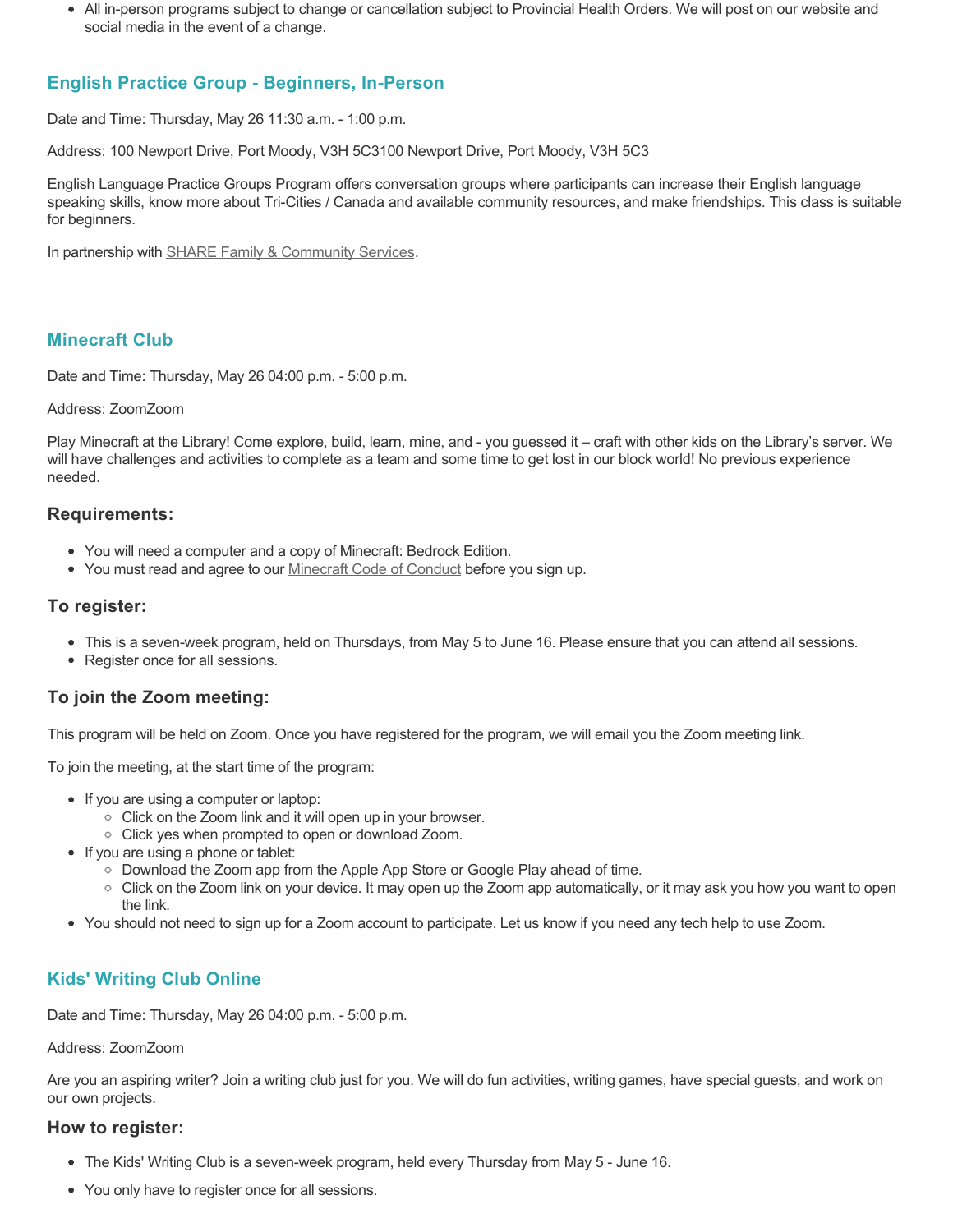## **How to join the online program:**

This program will be held over Zoom. Once you have registered for the program, we will email you the Zoom meeting link.

At the start time of the program:

- If you are using a computer or laptop:
	- Click on the Zoom link and it will open up in your browser.
	- Click yes when prompted to open or download Zoom.
- If you are using a phone or tablet:
	- Download the Zoom app from the Apple App Store or Google Play ahead of time.
	- Click on the Zoom link on your device. It may open up the Zoom app automatically, or it may ask you how you want to open the link.
- You should not need to sign up for a Zoom account to participate. Let us know if you need any tech help to use Zoom.

# **Friday, May 27, 2022**

# **Babytime**

Date and Time: Friday, May 27 10:30 a.m. - 11:00 a.m.

Address: 100 Newport Drive Port Moody, B.C. V3H 5C3100 Newport Drive Port Moody, B.C. V3H 5C3

Songs, rhymes, bounces, and fun for caregivers and babies.

### **Please note:**

- This is an in-person, drop-in program.
- This program will be held in the Children's Area inside the Library.
- Masks are recommended.
- All in-person programs subject to change or cancellation subject to Provincial Health Orders. We will post on our website and social media in the event of a change.

# **English Learners' Book Club - In-Person**

Date and Time: Friday, May 27 01:00 p.m. - 2:00 p.m.

Address: 100 Newport Drive, Port Moody, V3H 5C3100 Newport Drive, Port Moody, V3H 5C3

Do you love books and want to practice your English? Join this group where you will read and discuss a book written for adult learners together.

This class is suitable for intermediate and advanced learners.

Please pick up your book from the Library's Accounts Desk before the meeting.

In partnership with **SHARE Family & Community Services**.

# **D&D for Tweens Online**

Date and Time: Friday, May 27 04:00 p.m. - 5:00 p.m.

#### Address: ZoomZoom

Adventurers! Let us search for glory and treasure together in a D&D game on Zoom.

- We will be playing a Level 10 adventure.
- Experience playing D&D required.
- No character? No problem! [Make a fast character.](https://fastcharacter.com/)
- If you don't have a 20-sided dice, [try this dice generator.](https://www.wizards.com/dnd/dice/dice.htm)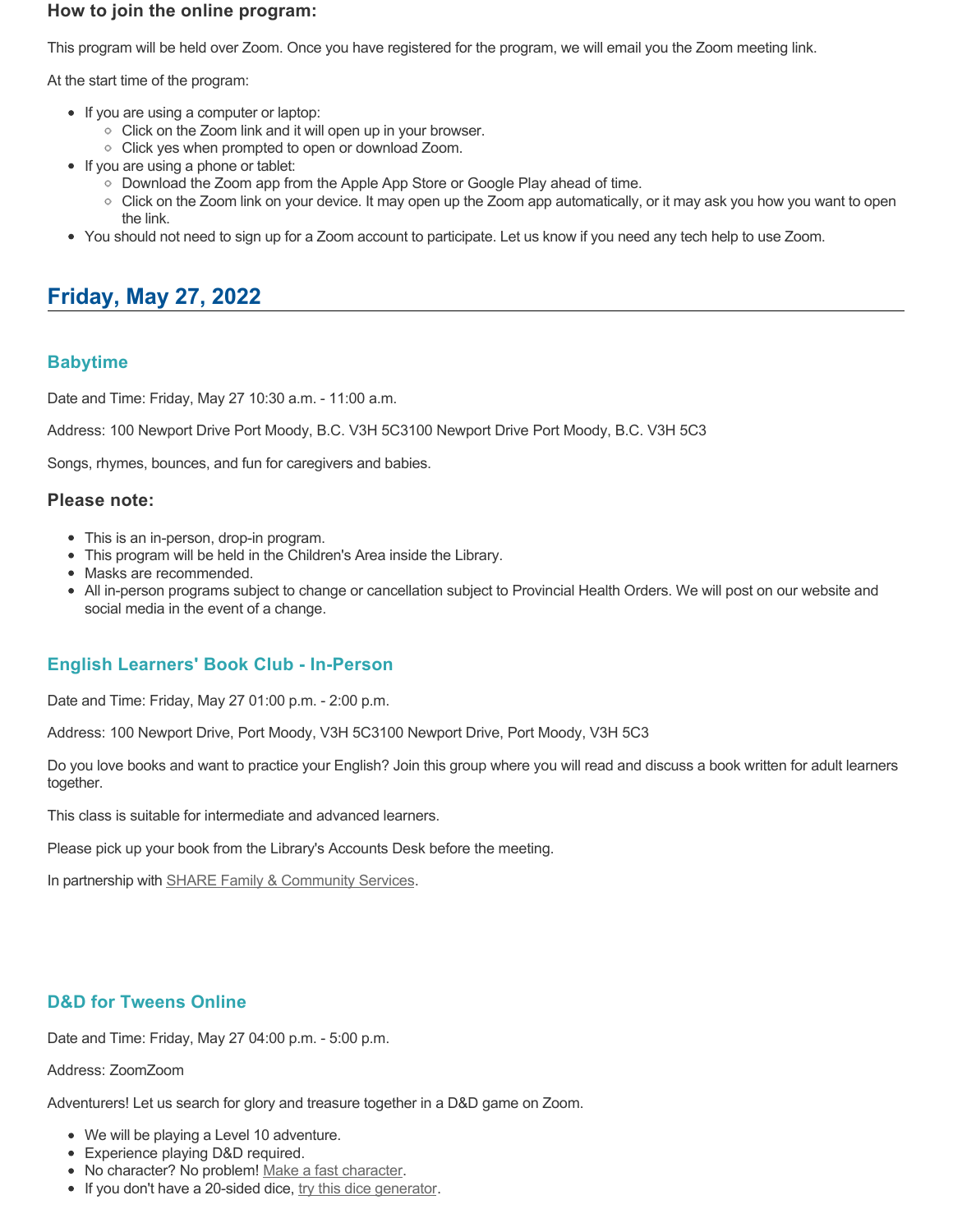#### **How to register:**

- This is a six-week program, held every Friday from May 6 to June 10. Please ensure that you can attend all six sessions.
- Register once for all sessions.

## **How to join:**

This program will be held on Zoom. Once you have registered for the program, we will email you the Zoom meeting link.

To join the meeting, at the start time of the program:

- If you are using a computer or laptop:
	- Click on the Zoom link and it will open up in your browser.
	- Click yes when prompted to open or download Zoom.
- If you are using a phone or tablet:
	- Download the Zoom app from the Apple App Store or Google Play ahead of time.
	- Click on the Zoom link on your device. It may open up the Zoom app automatically, or it may ask you how you want to open the link.
- You should not need to sign up for a Zoom account to participate. Let us know if you need any tech help to use Zoom.

# **Gartic Phone Drawing Game**

Date and Time: Friday, May 27 04:00 p.m. - 5:00 p.m.

#### Address: ZoomZoom

Have you played telephone? Have you played Pictionary? Have you ever thought about combining them? Join us for a game of Gartic Phone, a drawing and guessing game that will be sure to have you laughing!

# **How to join the online program:**

This program will be held on Zoom. Once you have registered for the program, we will email you the Zoom meeting link.

At the start time of the program:

- If you are using a computer or laptop:
	- Click on the Zoom link and it will open up in your browser.
	- Click yes when prompted to open or download Zoom.
- If you are using a phone or tablet:
	- Download the Zoom app from the Apple App Store or Google Play ahead of time.
	- Click on the Zoom link on your device. It may open up the Zoom app automatically, or it may ask you how you want to open the link.
- You should not need to sign up for a Zoom account to participate. Let us know if you need any tech help to use Zoom.

# **Saturday, May 28, 2022**

### **Book Buddies Online**

Date and Time: Saturday, May 28 10:00 a.m. - 10:50 a.m.

Address: ZoomZoom

Need extra time to practice reading? Children can work with a teen volunteer over Zoom to improve their reading skills.

### **How to register:**

- **Registration starts on April 23 (Saturday) at 9am.**
- Book Buddies is a four-week program on every Saturday from May 14 to June 4.
- Choose only one Book Buddies session (Tuesday or Saturday).

### **How to join:**

This program will be an online meeting via Zoom. We will email you a meeting link after we have confirmed your registration.

At the start time of the program: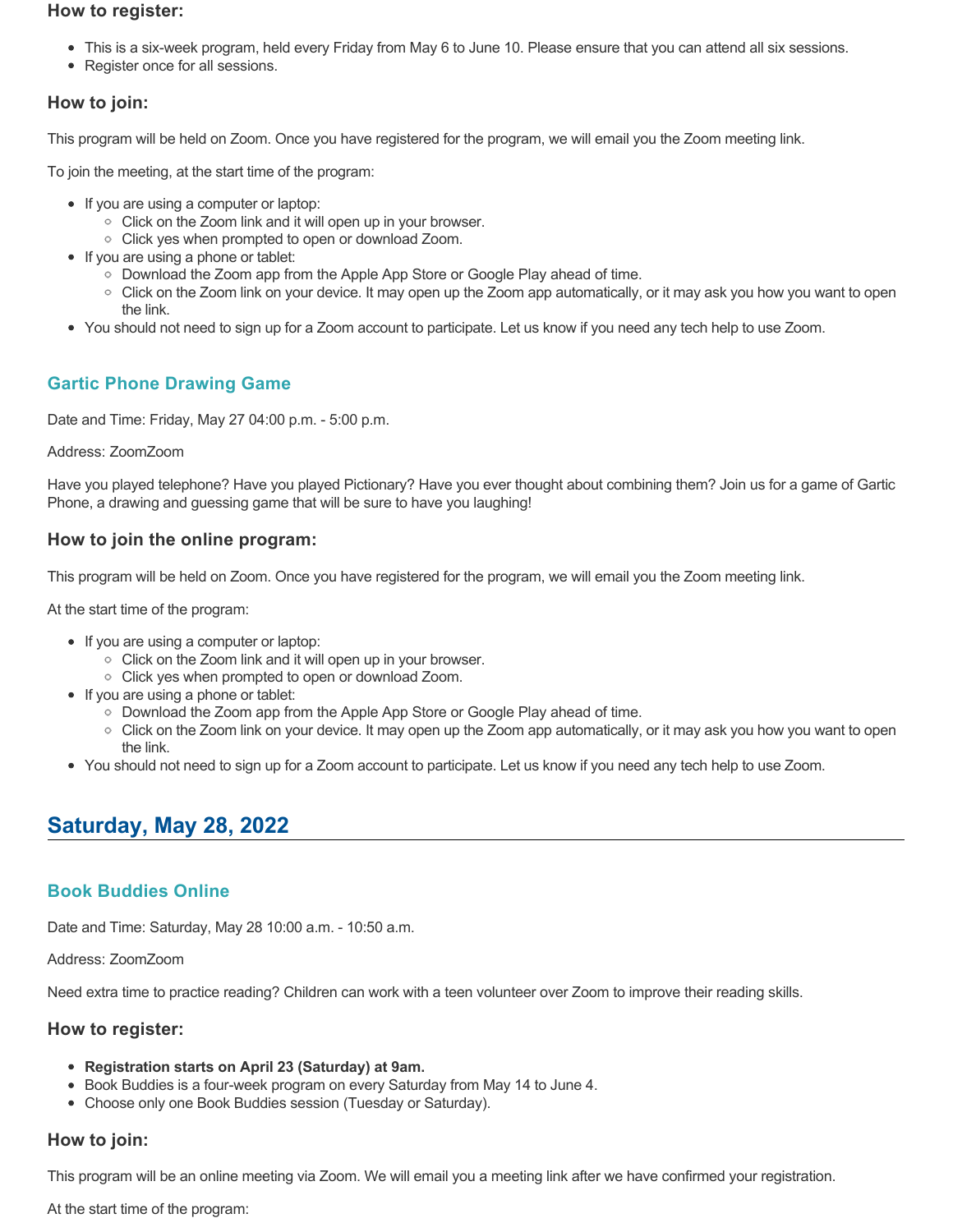If you are using a computer or laptop:

- Click on the Zoom link and it will open up in your browser.
- Click yes when prompted to open or download Zoom.

If you are using a phone or tablet:

- Download the Zoom app from the Apple App Store or Google Play ahead of time.
- Click on the Zoom link on your device. It may open up the Zoom app automatically, or it may ask you how you want to open the link.

You should not need to sign up for a Zoom account to participate. Let us know if you need any tech help to use Zoom.

# **Keep It Fictional Book Chat**

Date and Time: Saturday, May 28 10:00 a.m. - 11:00 a.m.

Address: Library Facebook PageLibrary Facebook Page

Book lovers! Join our librarians for an hour of book recommendations on **[Facebook](https://www.facebook.com/pomolibrary)** as we suggest books for the topic of the week every Saturday at 10am.

Can't make it to the live presentations? Our book chats will be available on our **Facebook page and our [YouTube channel](https://www.youtube.com/channel/UC2I_AE1E_BpN8xBXwyzhiYg?view_as=subscriber)**. You can also [subscribe to our podcast](https://anchor.fm/keepitfictional) and listen to our book chat on your favourite podcast app.

Want our staff to recommend some books for you? Fill out our [personalized reading suggestion form](https://www.portmoodylibrary.ca/en/borrow/reading-suggestions.aspx).

# **Monday, May 30, 2022**

# **Babytime**

Date and Time: Monday, May 30 09:30 a.m. - 10:00 a.m.

Address: 100 Newport Drive Port Moody, B.C. V3H 5C3100 Newport Drive Port Moody, B.C. V3H 5C3

Songs, rhymes, bounces, and fun for caregivers and babies.

#### **Please note:**

- This is an in-person, drop-in program.
- This program will be held in the Children's Area inside the Library.
- Masks are recommended.
- All in-person programs subject to change or cancellation subject to Provincial Health Orders. We will post on our website and social media in the event of a change.

# **D&D Adventure for Kids In Person**

Date and Time: Monday, May 30 04:30 p.m. - 5:30 p.m.

Address: 100 Newport Drive Port Moody, B.C. V3H 5C3100 Newport Drive Port Moody, B.C. V3H 5C3

Adventurers! Let us search for glory and treasure together in a D&D game for kids in person. We will be playing a Level 5 adventure. You can premake your character or build one in our first session. Adventurers can bring their own dice or dice will be provided. This class will be suitable for beginner players with little or no experience.

### **To register:**

- This is a seven-week program, held every Monday from April 25 to June 13. Please ensure that you can attend all seven sessions.
- There will be no session on May 23 due to Victoria Day statutory holiday
- Register once for all sessions.

# **Tuesday, May 31, 2022**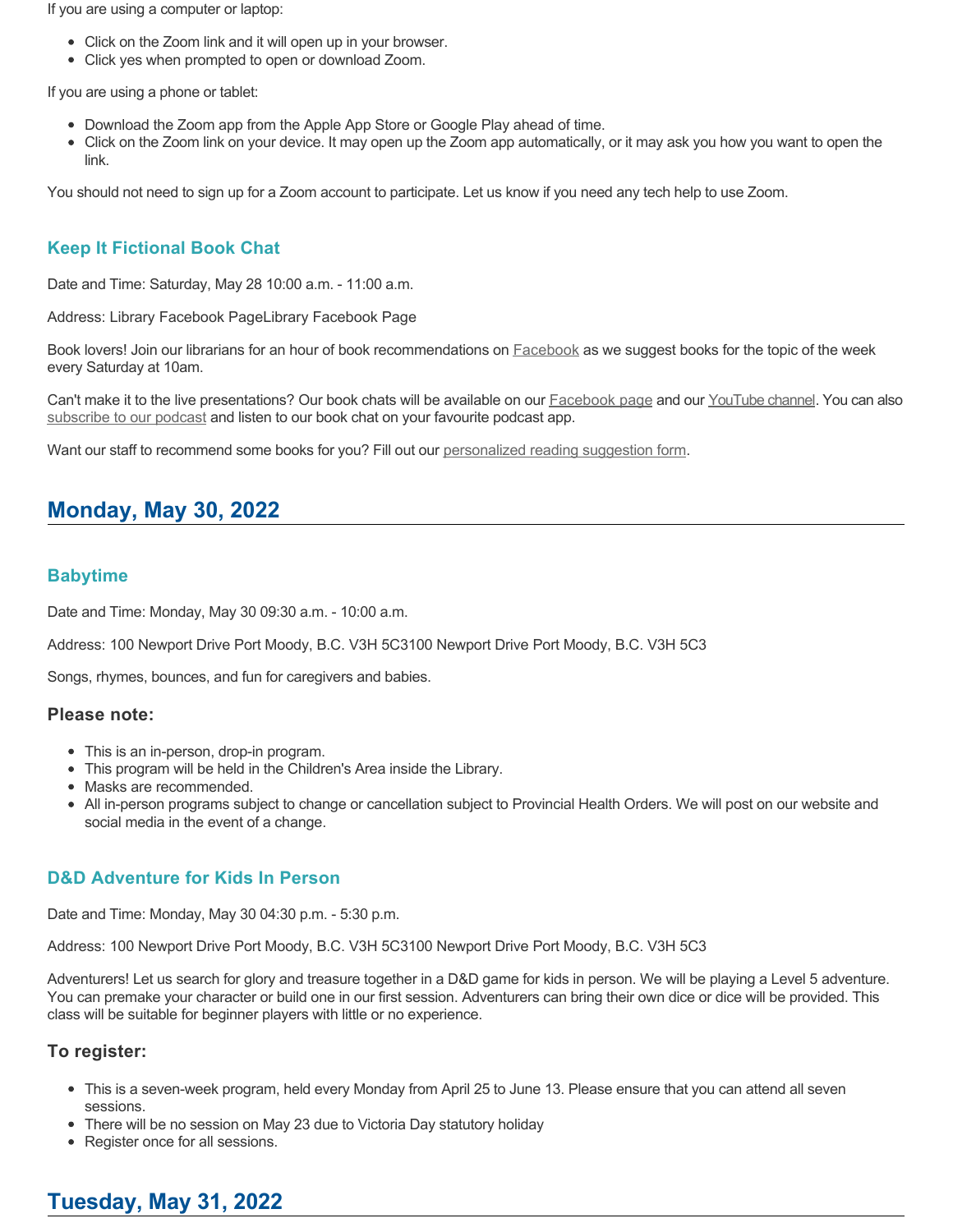# **Babytime**

Date and Time: Tuesday, May 31 09:30 a.m. - 10:00 a.m.

Address: 100 Newport Drive Port Moody, B.C. V3H 5C3100 Newport Drive Port Moody, B.C. V3H 5C3

Songs, rhymes, bounces, and fun for caregivers and babies.

#### **Please note:**

- This is an in-person, drop-in program.
- This program will be held in the Children's Area inside the Library.
- Masks are recommended.
- All in-person programs subject to change or cancellation subject to Provincial Health Orders. We will post on our website and social media in the event of a change.

## **Storytime**

Date and Time: Tuesday, May 31 10:30 a.m. - 11:00 a.m.

Address: 100 Newport Drive Port Moody, B.C. V3H 5C3100 Newport Drive Port Moody, B.C. V3H 5C3

An active family storytime with songs, music, puppets, stories, silliness, and more!

#### **Please note:**

- This is an in-person, drop-in program.
- This program will be held in the Children's Area inside the Library.
- Masks are recommended.
- All in-person programs subject to change or cancellation subject to Provincial Health Orders. We will post on our website and social media in the event of a change.

# **Minecraft Club**

Date and Time: Tuesday, May 31 04:00 p.m. - 5:00 p.m.

#### Address: ZoomZoom

Play Minecraft at the Library! Come explore, build, learn, mine, and - you guessed it – craft with other kids on the Library's server. We will have challenges and activities to complete as a team and some time to get lost in our block world! No previous experience needed.

### **Requirements:**

- You will need a computer and a copy of Minecraft: Bedrock Edition.
- You must read and agree to our [Minecraft Code of Conduct](https://www.portmoodylibrary.ca/en/services/edocs.ashx?docnumber=577372) before you sign up.

### **To register:**

- This is a seven-week program, held on Tuesdays, from May 3 to June 14. Please ensure that you can attend all sessions.
- Register once for all sessions.

# **To join the Zoom meeting:**

This program will be held on Zoom. Once you have registered for the program, we will email you the Zoom meeting link.

To join the meeting, at the start time of the program:

- If you are using a computer or laptop:
	- Click on the Zoom link and it will open up in your browser.
	- Click yes when prompted to open or download Zoom.
- If you are using a phone or tablet:
	- Download the Zoom app from the Apple App Store or Google Play ahead of time.
	- Click on the Zoom link on your device. It may open up the Zoom app automatically, or it may ask you how you want to open the link.
- You should not need to sign up for a Zoom account to participate. Let us know if you need any tech help to use Zoom.